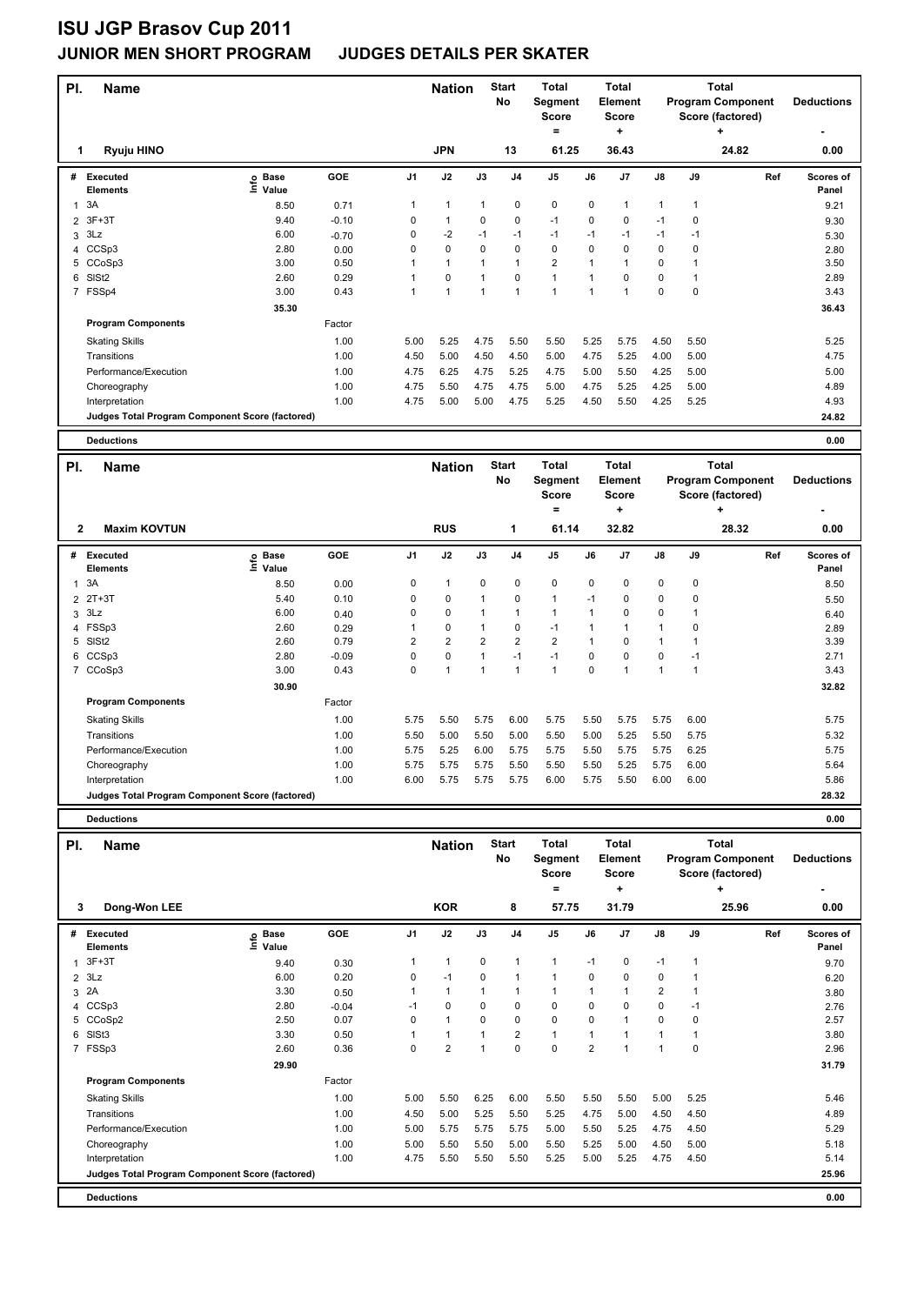| PI.            | <b>Name</b>                                     |                              |         |                | <b>Nation</b>  |      | <b>Start</b><br>No      | <b>Total</b><br>Segment<br><b>Score</b> |                | Total<br>Element<br><b>Score</b> |               |              | <b>Total</b><br><b>Program Component</b><br>Score (factored) | <b>Deductions</b>  |
|----------------|-------------------------------------------------|------------------------------|---------|----------------|----------------|------|-------------------------|-----------------------------------------|----------------|----------------------------------|---------------|--------------|--------------------------------------------------------------|--------------------|
| 4              | Peter O BRIEN                                   |                              |         |                | <b>CAN</b>     |      | 12                      | ۰<br>55.69                              |                | ٠<br>30.44                       |               |              | ÷<br>25.25                                                   | 0.00               |
|                |                                                 |                              |         |                |                |      |                         |                                         |                |                                  |               |              |                                                              |                    |
| #              | Executed<br><b>Elements</b>                     | <b>Base</b><br>lnfo<br>Value | GOE     | J <sub>1</sub> | J2             | J3   | J <sub>4</sub>          | J <sub>5</sub>                          | J6             | J7                               | $\mathsf{J}8$ | J9           | Ref                                                          | Scores of<br>Panel |
| 1              | $3S+3T$                                         | 8.30                         | 0.70    | 1              | $\mathbf{1}$   | 0    | $\overline{\mathbf{1}}$ | $\mathbf{1}$                            | $\mathbf{1}$   |                                  | $\mathbf{1}$  | $\mathbf{1}$ |                                                              | 9.00               |
| $\overline{2}$ | 3Lz                                             | 6.00                         | 0.30    | 0              | $-1$           | 1    | 0                       | $\pmb{0}$                               | $\overline{1}$ |                                  | 0             |              |                                                              | 6.30               |
| 3              | CCSp3                                           | 2.80                         | 0.07    | 0              | 0              | 1    | 0                       | 0                                       | 1              | 0                                | 0             | 0            |                                                              | 2.87               |
| 4              | SISt <sub>3</sub>                               | 3.30                         | 0.21    | 0              | $\mathbf{1}$   | 0    | $\mathbf 0$             | $\pmb{0}$                               | 1              | 0                                | 1             |              |                                                              | 3.51               |
| 5              | FSSp1                                           | 2.00                         | $-0.04$ | 0              | $\mathbf 0$    | 0    | 0                       | $-1$                                    | $-2$           | 0                                | 0             | 0            |                                                              | 1.96               |
| 6              | 2A                                              | 3.30                         | 0.36    | 1              | $\overline{1}$ |      | $\mathbf 0$             | $\mathbf{1}$                            | 1              |                                  | 0             | 0            |                                                              | 3.66               |
| $\overline{7}$ | CCoSp3                                          | 3.00                         | 0.14    | 0              | $\mathbf 0$    | 0    | $\mathbf 0$             | 1                                       | 0              |                                  | $\mathbf 0$   |              |                                                              | 3.14               |
|                |                                                 | 28.70                        |         |                |                |      |                         |                                         |                |                                  |               |              |                                                              | 30.44              |
|                | <b>Program Components</b>                       |                              | Factor  |                |                |      |                         |                                         |                |                                  |               |              |                                                              |                    |
|                | <b>Skating Skills</b>                           |                              | 1.00    | 4.75           | 5.00           | 4.75 | 4.75                    | 5.50                                    | 5.75           | 5.25                             | 4.75          | 5.50         |                                                              | 5.07               |
|                | Transitions                                     |                              | 1.00    | 4.50           | 4.75           | 4.75 | 4.75                    | 5.00                                    | 5.25           | 5.00                             | 4.50          | 5.00         |                                                              | 4.82               |
|                | Performance/Execution                           |                              | 1.00    | 4.75           | 5.25           | 5.00 | 5.50                    | 5.00                                    | 5.25           | 5.50                             | 4.75          | 5.25         |                                                              | 5.14               |
|                | Choreography                                    |                              | 1.00    | 4.75           | 5.00           | 5.00 | 5.00                    | 5.25                                    | 5.50           | 5.25                             | 4.50          | 5.00         |                                                              | 5.04               |
|                | Interpretation                                  |                              | 1.00    | 4.75           | 5.00           | 5.25 | 5.25                    | 5.00                                    | 5.75           | 5.50                             | 4.50          | 5.50         |                                                              | 5.18               |
|                | Judges Total Program Component Score (factored) |                              |         |                |                |      |                         |                                         |                |                                  |               |              |                                                              | 25.25              |
|                | <b>Deductions</b>                               |                              |         |                |                |      |                         |                                         |                |                                  |               |              |                                                              | 0.00               |

| PI.            | <b>Name</b>                                     |   |                            |         |      | <b>Nation</b>  |          | <b>Start</b><br>No | <b>Total</b><br>Segment<br><b>Score</b> |      | <b>Total</b><br>Element<br><b>Score</b> |                |      | Total<br><b>Program Component</b><br>Score (factored) | <b>Deductions</b>         |
|----------------|-------------------------------------------------|---|----------------------------|---------|------|----------------|----------|--------------------|-----------------------------------------|------|-----------------------------------------|----------------|------|-------------------------------------------------------|---------------------------|
|                |                                                 |   |                            |         |      |                |          |                    | =                                       |      | ٠                                       |                |      | ٠                                                     | ۰                         |
| 5              | <b>Nam NGUYEN</b>                               |   |                            |         |      | <b>CAN</b>     |          | $\mathbf{2}$       | 54.82                                   |      | 29.39                                   |                |      | 25.43                                                 | 0.00                      |
| #              | Executed<br><b>Elements</b>                     |   | e Base<br>E Value<br>Value | GOE     | J1   | J2             | J3       | J <sub>4</sub>     | J5                                      | J6   | J7                                      | J8             | J9   | Ref                                                   | <b>Scores of</b><br>Panel |
| 1              | 3Lz                                             |   | 6.00                       | $-0.90$ | 0    | 0              | 0        | $-3$               | -3                                      | $-1$ | $-2$                                    | $-1$           | $-2$ |                                                       | 5.10                      |
|                | 2 3F+3T                                         | e | 9.40                       | $-1.10$ | $-2$ | $-1$           | $-1$     | $-2$               | $-2$                                    | $-2$ | $-2$                                    | $-1$           | $-1$ |                                                       | 8.30                      |
|                | 3 CCSp2                                         |   | 2.30                       | 0.00    | 0    | 0              | $\Omega$ | 0                  | 0                                       | 0    | 0                                       | 0              | 0    |                                                       | 2.30                      |
|                | 4 2A                                            |   | 3.30                       | 0.36    | 0    | $\overline{1}$ |          | $\Omega$           | $\mathbf 0$                             |      |                                         |                |      |                                                       | 3.66                      |
| 5              | SISt <sub>3</sub>                               |   | 3.30                       | 0.43    |      | 1              |          | 1                  | 0                                       | 0    |                                         |                |      |                                                       | 3.73                      |
| 6              | FSSp3                                           |   | 2.60                       | $-0.09$ | 0    | $-1$           | $\Omega$ | 0                  | $\mathbf 0$                             | $-2$ | 0                                       | 0              | $-1$ |                                                       | 2.51                      |
| $\overline{7}$ | CCoSp4                                          |   | 3.50                       | 0.29    | 0    | $\overline{1}$ | 1        | 1                  | 0                                       | 0    |                                         | $\overline{1}$ | 0    |                                                       | 3.79                      |
|                |                                                 |   | 30.40                      |         |      |                |          |                    |                                         |      |                                         |                |      |                                                       | 29.39                     |
|                | <b>Program Components</b>                       |   |                            | Factor  |      |                |          |                    |                                         |      |                                         |                |      |                                                       |                           |
|                | <b>Skating Skills</b>                           |   |                            | 1.00    | 5.00 | 5.50           | 5.00     | 5.25               | 4.75                                    | 5.25 | 5.50                                    | 5.25           | 4.75 |                                                       | 5.14                      |
|                | Transitions                                     |   |                            | 1.00    | 4.75 | 5.00           | 4.75     | 5.50               | 4.50                                    | 4.50 | 5.25                                    | 4.75           | 4.25 |                                                       | 4.79                      |
|                | Performance/Execution                           |   |                            | 1.00    | 5.00 | 5.75           | 5.25     | 5.50               | 4.50                                    | 5.00 | 5.50                                    | 5.25           | 5.00 |                                                       | 5.21                      |
|                | Choreography                                    |   |                            | 1.00    | 5.00 | 5.50           | 5.00     | 5.25               | 4.75                                    | 5.00 | 5.00                                    | 5.25           | 4.75 |                                                       | 5.04                      |
|                | Interpretation                                  |   |                            | 1.00    | 5.25 | 5.75           | 5.25     | 6.00               | 4.75                                    | 4.75 | 5.25                                    | 5.50           | 5.00 |                                                       | 5.25                      |
|                | Judges Total Program Component Score (factored) |   |                            |         |      |                |          |                    |                                         |      |                                         |                |      |                                                       | 25.43                     |
|                |                                                 |   |                            |         |      |                |          |                    |                                         |      |                                         |                |      |                                                       |                           |

**Deductions 0.00** e Jump take off with wrong edge

| PI.            | <b>Name</b>                                     |                         |                      |         |                | <b>Nation</b>  |      | <b>Start</b><br>No | Total<br>Segment<br><b>Score</b> |                | <b>Total</b><br>Element<br><b>Score</b> |              |      | Total<br><b>Program Component</b><br>Score (factored) | <b>Deductions</b>  |
|----------------|-------------------------------------------------|-------------------------|----------------------|---------|----------------|----------------|------|--------------------|----------------------------------|----------------|-----------------------------------------|--------------|------|-------------------------------------------------------|--------------------|
| 6              | <b>Shotaro OMORI</b>                            |                         |                      |         |                | <b>USA</b>     |      | 18                 | ٠<br>54.40                       |                | ٠<br>28.63                              |              |      | ٠<br>25.77                                            | ٠<br>0.00          |
|                |                                                 |                         |                      |         |                |                |      |                    |                                  |                |                                         |              |      |                                                       |                    |
| #              | <b>Executed</b><br><b>Elements</b>              | $\mathop{\hbox{\rm E}}$ | <b>Base</b><br>Value | GOE     | J <sub>1</sub> | J2             | J3   | J <sub>4</sub>     | J <sub>5</sub>                   | J6             | J <sub>7</sub>                          | J8           | J9   | Ref                                                   | Scores of<br>Panel |
| 1              | $3F+2T$                                         |                         | 6.60                 | 0.40    | 0              | $\mathbf{1}$   | 0    | $\mathbf{1}$       | 0                                | 1              | 1                                       | 0            | 1    |                                                       | 7.00               |
| 2              | 3Lz                                             | e                       | 6.00                 | $-0.80$ | $-1$           | $-2$           | $-1$ | $-1$               | $-2$                             | 0              | $-1$                                    | $-1$         | $-1$ |                                                       | 5.20               |
| 3              | FSSp3                                           |                         | 2.60                 | 0.07    | 0              | 0              | 0    | 0                  | $\mathbf{1}$                     | $-1$           |                                         | 0            | 0    |                                                       | 2.67               |
| 4              | 2A                                              |                         | 3.30                 | 0.14    | 0              | 0              | 0    | $\mathbf{1}$       | 0                                | $\overline{2}$ |                                         | 0            | 0    |                                                       | 3.44               |
| 5              | CCS <sub>p2</sub>                               |                         | 2.30                 | 0.29    | 0              | $\mathbf{1}$   |      | 0                  | $\overline{2}$                   | $\overline{1}$ |                                         | 0            | 0    |                                                       | 2.59               |
| 6              | CCoSp4                                          |                         | 3.50                 | 0.50    |                | $\overline{1}$ | 0    | $\overline{2}$     | $\overline{2}$                   | 0              |                                         | $\mathbf{1}$ |      |                                                       | 4.00               |
| $\overline{7}$ | SISt <sub>3</sub>                               |                         | 3.30                 | 0.43    |                |                |      | $\overline{1}$     | $\overline{1}$                   | 1              | ٠                                       | $\mathbf 0$  | 0    |                                                       | 3.73               |
|                |                                                 |                         | 27.60                |         |                |                |      |                    |                                  |                |                                         |              |      |                                                       | 28.63              |
|                | <b>Program Components</b>                       |                         |                      | Factor  |                |                |      |                    |                                  |                |                                         |              |      |                                                       |                    |
|                | <b>Skating Skills</b>                           |                         |                      | 1.00    | 4.75           | 5.00           | 5.25 | 5.25               | 5.50                             | 5.50           | 5.75                                    | 4.75         | 5.25 |                                                       | 5.21               |
|                | Transitions                                     |                         |                      | 1.00    | 4.50           | 4.75           | 5.00 | 5.00               | 5.25                             | 5.25           | 5.25                                    | 4.50         | 5.00 |                                                       | 4.96               |
|                | Performance/Execution                           |                         |                      | 1.00    | 4.75           | 5.00           | 5.25 | 5.50               | 5.50                             | 5.25           | 5.50                                    | 4.75         | 5.50 |                                                       | 5.25               |
|                | Choreography                                    |                         |                      | 1.00    | 4.75           | 5.00           | 5.25 | 5.25               | 5.25                             | 5.50           | 5.25                                    | 4.50         | 5.25 |                                                       | 5.14               |
|                | Interpretation                                  |                         |                      | 1.00    | 4.50           | 5.00           | 5.25 | 5.50               | 5.25                             | 5.75           | 5.50                                    | 4.50         | 5.50 |                                                       | 5.21               |
|                | Judges Total Program Component Score (factored) |                         |                      |         |                |                |      |                    |                                  |                |                                         |              |      |                                                       | 25.77              |
|                | <b>Deductions</b>                               |                         |                      |         |                |                |      |                    |                                  |                |                                         |              |      |                                                       | 0.00               |

e Jump take off with wrong edge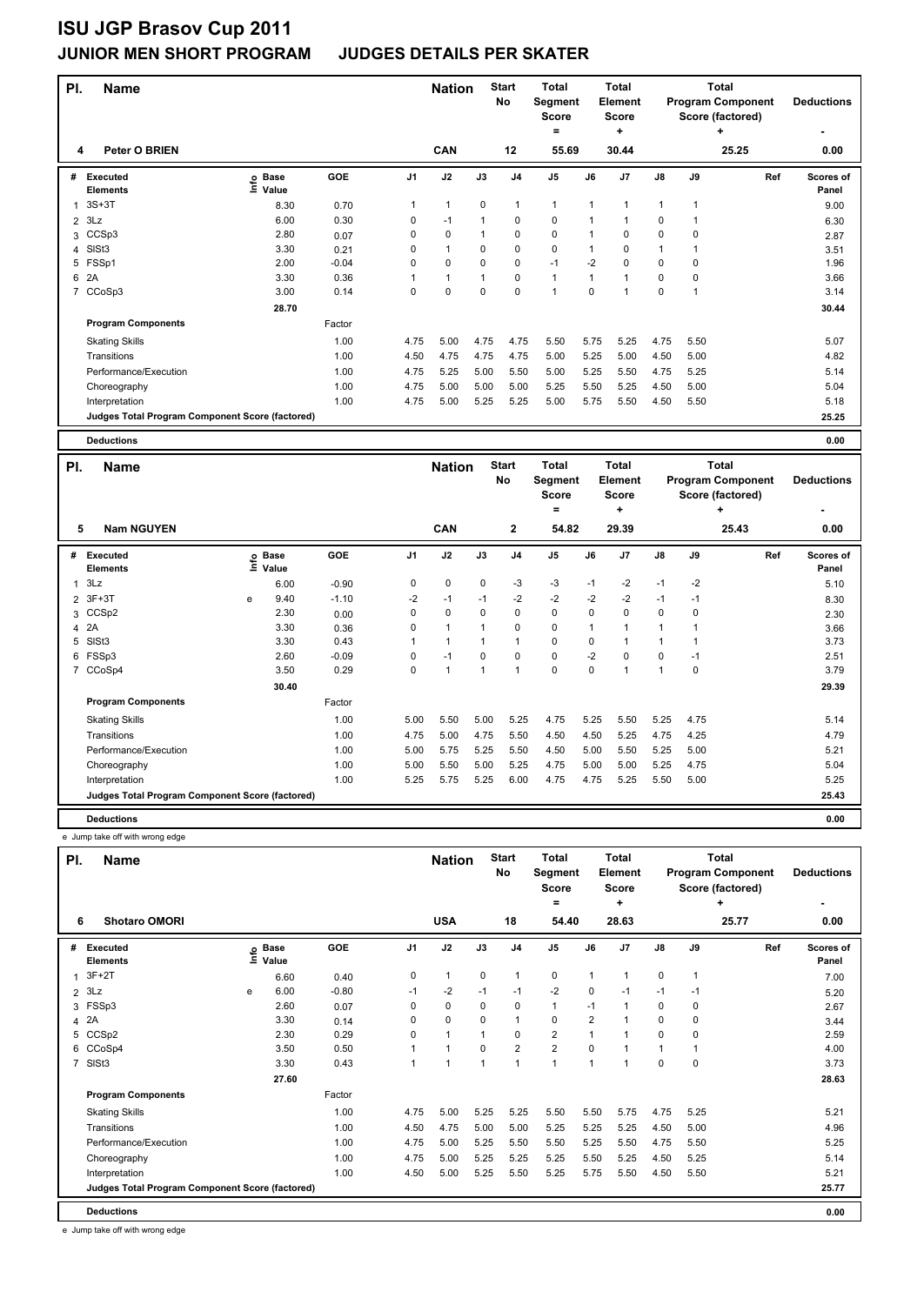| <b>Program Component</b><br>No<br><b>Element</b><br><b>Score</b><br>Score (factored)<br>Score<br>$\ddot{}$<br>$\equiv$<br>÷<br><b>USA</b><br>3<br>7<br><b>Harrison CHOATE</b><br>52.53<br>27.99<br>24.54<br>0.00<br>GOE<br>Ref<br><b>Executed</b><br>e Base<br>⊆ Value<br>J1<br>J2<br>J3<br>J4<br>J5<br>J6<br>J7<br>J8<br>J9<br>Scores of<br>#<br>Elements<br>Panel<br>$3F+2T$<br>0<br>0<br>0<br>0<br>$\pmb{0}$<br>$\mathbf 0$<br>$\pmb{0}$<br>$-1$<br>$\mathbf{1}$<br>6.60<br>0.00<br>$\mathbf{1}$<br>6.60<br>$2$ 3Lz<br>6.00<br>$-0.40$<br>$-3$<br>$-1$<br>0<br>$-3$<br>$-2$<br>$\mathbf 0$<br>1<br>1<br>$\mathbf{1}$<br>5.60<br>$\mathsf 0$<br>$\pmb{0}$<br>$\pmb{0}$<br>CCSp2<br>2.30<br>0<br>0<br>0<br>0<br>0<br>0<br>3<br>0.00<br>2.30<br>3.30<br>$\overline{1}$<br>$\overline{1}$<br>4 2A<br>1<br>$\Omega$<br>1<br>$\mathbf{1}$<br>$\mathbf{1}$<br>1<br>$\mathbf{1}$<br>0.50<br>3.80<br>3.00<br>0<br>$\overline{1}$<br>1<br>$\overline{2}$<br>5<br>CCoSp3<br>0.50<br>1<br>$\mathbf{1}$<br>$\mathbf{1}$<br>1<br>$\mathbf{1}$<br>3.50<br>0<br>$\mathbf 0$<br>$\mathbf 0$<br>$\mathbf 0$<br>$\mathbf 0$<br>6<br>SISt3<br>3.30<br>0.00<br>0<br>0<br>$-1$<br>$\mathbf{1}$<br>3.30<br>2.60<br>$\mathbf 0$<br>$\mathbf{1}$<br>$\mathbf 0$<br>0<br>$\overline{1}$<br>$\mathbf{1}$<br>$\mathbf{1}$<br>$\pmb{0}$<br>7 FSSp3<br>0.29<br>$\mathbf{1}$<br>2.89<br>27.10<br>27.99<br><b>Program Components</b><br>Factor<br><b>Skating Skills</b><br>1.00<br>4.75<br>5.50<br>4.75<br>4.50<br>4.50<br>5.50<br>5.00<br>4.75<br>5.25<br>4.93<br>1.00<br>4.50<br>5.00<br>4.75<br>4.25<br>4.25<br>5.00<br>5.00<br>4.50<br>4.75<br>Transitions<br>4.68<br>5.25<br>4.25<br>5.25<br>Performance/Execution<br>1.00<br>4.75<br>5.25<br>5.00<br>5.00<br>5.50<br>4.75<br>5.04<br>1.00<br>4.75<br>5.25<br>5.25<br>4.50<br>4.50<br>5.00<br>4.93<br>Choreography<br>4.50<br>5.25<br>5.50<br>1.00<br>4.50<br>5.50<br>5.25<br>4.75<br>4.50<br>5.75<br>5.25<br>4.50<br>5.00<br>4.96<br>Interpretation<br>Judges Total Program Component Score (factored)<br>24.54<br><b>Deductions</b><br>0.00<br><b>Start</b><br><b>Total</b><br><b>Total</b><br><b>Total</b><br>PI.<br><b>Name</b><br><b>Nation</b><br><b>Program Component</b><br>No<br>Segment<br><b>Element</b><br><b>Deductions</b><br><b>Score</b><br><b>Score</b><br>Score (factored)<br>$\equiv$<br>÷<br>÷<br><b>Yakov GODOROZHA</b><br><b>UKR</b><br>6<br>50.93<br>28.71<br>23.22<br>1.00<br>8<br>Ref<br>#<br>Executed<br>e Base<br>⊑ Value<br><b>GOE</b><br>J <sub>1</sub><br>J2<br>J3<br>J4<br>J5<br>J6<br>J7<br>J8<br>J9<br>Scores of<br><b>Elements</b><br>Panel<br>3A<br>-3<br>$-3$<br>$-3$<br>$-3$<br>$-3$<br>$-3$<br>-3<br>$-3$<br>$-3$<br>8.50<br>$-3.00$<br>5.50<br>1<br>2 3F+3T<br>9.40<br>$-0.70$<br>$-1$<br>0<br>$-1$<br>$-1$<br>$-1$<br>$-1$<br>$-1$<br>$-1$<br>$-1$<br>8.70<br>$-2$<br>$-2$<br>$-2$<br>$-2$<br>3Lz<br>6.00<br>$-1$<br>$-1$<br>$-1$<br>3<br>$-1$<br>$-1$<br>$-1.00$<br>5.00<br>$-1$<br>$-1$<br>$-2$<br>$\pmb{0}$<br>CCS <sub>p2</sub><br>2.30<br>$-1$<br>$\mathbf{1}$<br>$-1$<br>$-1$<br>$-1$<br>4<br>$-0.26$<br>2.04<br>5 FSSp3<br>2.60<br>0.00<br>0<br>0<br>0<br>0<br>$\mathbf 0$<br>$\mathbf 0$<br>$\mathbf 0$<br>$\mathbf 0$<br>$\pmb{0}$<br>2.60<br>$\mathsf 0$<br>CiSt1<br>0<br>0<br>0<br>0<br>$\overline{1}$<br>$\mathbf 0$<br>0<br>6<br>1.80<br>0.07<br>1<br>1.87<br>3.00<br>$-1$<br>0<br>$\Omega$<br>$\Omega$<br>$\Omega$<br>$\Omega$<br>$\mathbf 0$<br>$\mathbf 0$<br>7 CCoSp3<br>0.00<br>1<br>3.00<br>33.60<br>28.71<br><b>Program Components</b><br>Factor<br><b>Skating Skills</b><br>1.00<br>4.25<br>5.50<br>5.25<br>4.50<br>4.75<br>4.75<br>5.25<br>4.50<br>5.00<br>4.86<br>Transitions<br>1.00<br>4.00<br>5.00<br>5.00<br>3.75<br>4.25<br>4.00<br>5.00<br>4.25<br>4.50<br>4.43<br>Performance/Execution<br>1.00<br>4.25<br>6.00<br>4.75<br>4.25<br>4.50<br>4.25<br>5.25<br>4.25<br>4.75<br>4.57<br>1.00<br>5.25<br>5.00<br>4.25<br>5.00<br>4.00<br>4.00<br>4.50<br>4.50<br>5.00<br>4.61<br>Choreography<br>1.00<br>4.00<br>5.75<br>5.00<br>4.50<br>4.50<br>4.50<br>5.25<br>4.50<br>5.00<br>4.75<br>Interpretation<br>23.22<br>Judges Total Program Component Score (factored)<br>$-1.00$<br>$-1.00$<br><b>Deductions</b><br>Falls:<br><b>Start</b><br><b>Total</b><br><b>Total</b><br><b>Total</b><br>PI.<br><b>Name</b><br><b>Nation</b> | PI. | <b>Name</b> |  | <b>Nation</b> | <b>Start</b> | <b>Total</b> | <b>Total</b> |  | <b>Total</b> |                   |
|-------------------------------------------------------------------------------------------------------------------------------------------------------------------------------------------------------------------------------------------------------------------------------------------------------------------------------------------------------------------------------------------------------------------------------------------------------------------------------------------------------------------------------------------------------------------------------------------------------------------------------------------------------------------------------------------------------------------------------------------------------------------------------------------------------------------------------------------------------------------------------------------------------------------------------------------------------------------------------------------------------------------------------------------------------------------------------------------------------------------------------------------------------------------------------------------------------------------------------------------------------------------------------------------------------------------------------------------------------------------------------------------------------------------------------------------------------------------------------------------------------------------------------------------------------------------------------------------------------------------------------------------------------------------------------------------------------------------------------------------------------------------------------------------------------------------------------------------------------------------------------------------------------------------------------------------------------------------------------------------------------------------------------------------------------------------------------------------------------------------------------------------------------------------------------------------------------------------------------------------------------------------------------------------------------------------------------------------------------------------------------------------------------------------------------------------------------------------------------------------------------------------------------------------------------------------------------------------------------------------------------------------------------------------------------------------------------------------------------------------------------------------------------------------------------------------------------------------------------------------------------------------------------------------------------------------------------------------------------------------------------------------------------------------------------------------------------------------------------------------------------------------------------------------------------------------------------------------------------------------------------------------------------------------------------------------------------------------------------------------------------------------------------------------------------------------------------------------------------------------------------------------------------------------------------------------------------------------------------------------------------------------------------------------------------------------------------------------------------------------------------------------------------------------------------------------------------------------------------------------------------------------------------------------------------------------------------------------------------------------------------------------------------------------------------------------------------------------------------------------------------------------------------------------------------------------------------------------------------------------------------------------------------------------------------------------------|-----|-------------|--|---------------|--------------|--------------|--------------|--|--------------|-------------------|
|                                                                                                                                                                                                                                                                                                                                                                                                                                                                                                                                                                                                                                                                                                                                                                                                                                                                                                                                                                                                                                                                                                                                                                                                                                                                                                                                                                                                                                                                                                                                                                                                                                                                                                                                                                                                                                                                                                                                                                                                                                                                                                                                                                                                                                                                                                                                                                                                                                                                                                                                                                                                                                                                                                                                                                                                                                                                                                                                                                                                                                                                                                                                                                                                                                                                                                                                                                                                                                                                                                                                                                                                                                                                                                                                                                                                                                                                                                                                                                                                                                                                                                                                                                                                                                                                                                                         |     |             |  |               |              | Segment      |              |  |              | <b>Deductions</b> |
|                                                                                                                                                                                                                                                                                                                                                                                                                                                                                                                                                                                                                                                                                                                                                                                                                                                                                                                                                                                                                                                                                                                                                                                                                                                                                                                                                                                                                                                                                                                                                                                                                                                                                                                                                                                                                                                                                                                                                                                                                                                                                                                                                                                                                                                                                                                                                                                                                                                                                                                                                                                                                                                                                                                                                                                                                                                                                                                                                                                                                                                                                                                                                                                                                                                                                                                                                                                                                                                                                                                                                                                                                                                                                                                                                                                                                                                                                                                                                                                                                                                                                                                                                                                                                                                                                                                         |     |             |  |               |              |              |              |  |              |                   |
|                                                                                                                                                                                                                                                                                                                                                                                                                                                                                                                                                                                                                                                                                                                                                                                                                                                                                                                                                                                                                                                                                                                                                                                                                                                                                                                                                                                                                                                                                                                                                                                                                                                                                                                                                                                                                                                                                                                                                                                                                                                                                                                                                                                                                                                                                                                                                                                                                                                                                                                                                                                                                                                                                                                                                                                                                                                                                                                                                                                                                                                                                                                                                                                                                                                                                                                                                                                                                                                                                                                                                                                                                                                                                                                                                                                                                                                                                                                                                                                                                                                                                                                                                                                                                                                                                                                         |     |             |  |               |              |              |              |  |              |                   |
|                                                                                                                                                                                                                                                                                                                                                                                                                                                                                                                                                                                                                                                                                                                                                                                                                                                                                                                                                                                                                                                                                                                                                                                                                                                                                                                                                                                                                                                                                                                                                                                                                                                                                                                                                                                                                                                                                                                                                                                                                                                                                                                                                                                                                                                                                                                                                                                                                                                                                                                                                                                                                                                                                                                                                                                                                                                                                                                                                                                                                                                                                                                                                                                                                                                                                                                                                                                                                                                                                                                                                                                                                                                                                                                                                                                                                                                                                                                                                                                                                                                                                                                                                                                                                                                                                                                         |     |             |  |               |              |              |              |  |              |                   |
|                                                                                                                                                                                                                                                                                                                                                                                                                                                                                                                                                                                                                                                                                                                                                                                                                                                                                                                                                                                                                                                                                                                                                                                                                                                                                                                                                                                                                                                                                                                                                                                                                                                                                                                                                                                                                                                                                                                                                                                                                                                                                                                                                                                                                                                                                                                                                                                                                                                                                                                                                                                                                                                                                                                                                                                                                                                                                                                                                                                                                                                                                                                                                                                                                                                                                                                                                                                                                                                                                                                                                                                                                                                                                                                                                                                                                                                                                                                                                                                                                                                                                                                                                                                                                                                                                                                         |     |             |  |               |              |              |              |  |              |                   |
|                                                                                                                                                                                                                                                                                                                                                                                                                                                                                                                                                                                                                                                                                                                                                                                                                                                                                                                                                                                                                                                                                                                                                                                                                                                                                                                                                                                                                                                                                                                                                                                                                                                                                                                                                                                                                                                                                                                                                                                                                                                                                                                                                                                                                                                                                                                                                                                                                                                                                                                                                                                                                                                                                                                                                                                                                                                                                                                                                                                                                                                                                                                                                                                                                                                                                                                                                                                                                                                                                                                                                                                                                                                                                                                                                                                                                                                                                                                                                                                                                                                                                                                                                                                                                                                                                                                         |     |             |  |               |              |              |              |  |              |                   |
|                                                                                                                                                                                                                                                                                                                                                                                                                                                                                                                                                                                                                                                                                                                                                                                                                                                                                                                                                                                                                                                                                                                                                                                                                                                                                                                                                                                                                                                                                                                                                                                                                                                                                                                                                                                                                                                                                                                                                                                                                                                                                                                                                                                                                                                                                                                                                                                                                                                                                                                                                                                                                                                                                                                                                                                                                                                                                                                                                                                                                                                                                                                                                                                                                                                                                                                                                                                                                                                                                                                                                                                                                                                                                                                                                                                                                                                                                                                                                                                                                                                                                                                                                                                                                                                                                                                         |     |             |  |               |              |              |              |  |              |                   |
|                                                                                                                                                                                                                                                                                                                                                                                                                                                                                                                                                                                                                                                                                                                                                                                                                                                                                                                                                                                                                                                                                                                                                                                                                                                                                                                                                                                                                                                                                                                                                                                                                                                                                                                                                                                                                                                                                                                                                                                                                                                                                                                                                                                                                                                                                                                                                                                                                                                                                                                                                                                                                                                                                                                                                                                                                                                                                                                                                                                                                                                                                                                                                                                                                                                                                                                                                                                                                                                                                                                                                                                                                                                                                                                                                                                                                                                                                                                                                                                                                                                                                                                                                                                                                                                                                                                         |     |             |  |               |              |              |              |  |              |                   |
|                                                                                                                                                                                                                                                                                                                                                                                                                                                                                                                                                                                                                                                                                                                                                                                                                                                                                                                                                                                                                                                                                                                                                                                                                                                                                                                                                                                                                                                                                                                                                                                                                                                                                                                                                                                                                                                                                                                                                                                                                                                                                                                                                                                                                                                                                                                                                                                                                                                                                                                                                                                                                                                                                                                                                                                                                                                                                                                                                                                                                                                                                                                                                                                                                                                                                                                                                                                                                                                                                                                                                                                                                                                                                                                                                                                                                                                                                                                                                                                                                                                                                                                                                                                                                                                                                                                         |     |             |  |               |              |              |              |  |              |                   |
|                                                                                                                                                                                                                                                                                                                                                                                                                                                                                                                                                                                                                                                                                                                                                                                                                                                                                                                                                                                                                                                                                                                                                                                                                                                                                                                                                                                                                                                                                                                                                                                                                                                                                                                                                                                                                                                                                                                                                                                                                                                                                                                                                                                                                                                                                                                                                                                                                                                                                                                                                                                                                                                                                                                                                                                                                                                                                                                                                                                                                                                                                                                                                                                                                                                                                                                                                                                                                                                                                                                                                                                                                                                                                                                                                                                                                                                                                                                                                                                                                                                                                                                                                                                                                                                                                                                         |     |             |  |               |              |              |              |  |              |                   |
|                                                                                                                                                                                                                                                                                                                                                                                                                                                                                                                                                                                                                                                                                                                                                                                                                                                                                                                                                                                                                                                                                                                                                                                                                                                                                                                                                                                                                                                                                                                                                                                                                                                                                                                                                                                                                                                                                                                                                                                                                                                                                                                                                                                                                                                                                                                                                                                                                                                                                                                                                                                                                                                                                                                                                                                                                                                                                                                                                                                                                                                                                                                                                                                                                                                                                                                                                                                                                                                                                                                                                                                                                                                                                                                                                                                                                                                                                                                                                                                                                                                                                                                                                                                                                                                                                                                         |     |             |  |               |              |              |              |  |              |                   |
|                                                                                                                                                                                                                                                                                                                                                                                                                                                                                                                                                                                                                                                                                                                                                                                                                                                                                                                                                                                                                                                                                                                                                                                                                                                                                                                                                                                                                                                                                                                                                                                                                                                                                                                                                                                                                                                                                                                                                                                                                                                                                                                                                                                                                                                                                                                                                                                                                                                                                                                                                                                                                                                                                                                                                                                                                                                                                                                                                                                                                                                                                                                                                                                                                                                                                                                                                                                                                                                                                                                                                                                                                                                                                                                                                                                                                                                                                                                                                                                                                                                                                                                                                                                                                                                                                                                         |     |             |  |               |              |              |              |  |              |                   |
|                                                                                                                                                                                                                                                                                                                                                                                                                                                                                                                                                                                                                                                                                                                                                                                                                                                                                                                                                                                                                                                                                                                                                                                                                                                                                                                                                                                                                                                                                                                                                                                                                                                                                                                                                                                                                                                                                                                                                                                                                                                                                                                                                                                                                                                                                                                                                                                                                                                                                                                                                                                                                                                                                                                                                                                                                                                                                                                                                                                                                                                                                                                                                                                                                                                                                                                                                                                                                                                                                                                                                                                                                                                                                                                                                                                                                                                                                                                                                                                                                                                                                                                                                                                                                                                                                                                         |     |             |  |               |              |              |              |  |              |                   |
|                                                                                                                                                                                                                                                                                                                                                                                                                                                                                                                                                                                                                                                                                                                                                                                                                                                                                                                                                                                                                                                                                                                                                                                                                                                                                                                                                                                                                                                                                                                                                                                                                                                                                                                                                                                                                                                                                                                                                                                                                                                                                                                                                                                                                                                                                                                                                                                                                                                                                                                                                                                                                                                                                                                                                                                                                                                                                                                                                                                                                                                                                                                                                                                                                                                                                                                                                                                                                                                                                                                                                                                                                                                                                                                                                                                                                                                                                                                                                                                                                                                                                                                                                                                                                                                                                                                         |     |             |  |               |              |              |              |  |              |                   |
|                                                                                                                                                                                                                                                                                                                                                                                                                                                                                                                                                                                                                                                                                                                                                                                                                                                                                                                                                                                                                                                                                                                                                                                                                                                                                                                                                                                                                                                                                                                                                                                                                                                                                                                                                                                                                                                                                                                                                                                                                                                                                                                                                                                                                                                                                                                                                                                                                                                                                                                                                                                                                                                                                                                                                                                                                                                                                                                                                                                                                                                                                                                                                                                                                                                                                                                                                                                                                                                                                                                                                                                                                                                                                                                                                                                                                                                                                                                                                                                                                                                                                                                                                                                                                                                                                                                         |     |             |  |               |              |              |              |  |              |                   |
|                                                                                                                                                                                                                                                                                                                                                                                                                                                                                                                                                                                                                                                                                                                                                                                                                                                                                                                                                                                                                                                                                                                                                                                                                                                                                                                                                                                                                                                                                                                                                                                                                                                                                                                                                                                                                                                                                                                                                                                                                                                                                                                                                                                                                                                                                                                                                                                                                                                                                                                                                                                                                                                                                                                                                                                                                                                                                                                                                                                                                                                                                                                                                                                                                                                                                                                                                                                                                                                                                                                                                                                                                                                                                                                                                                                                                                                                                                                                                                                                                                                                                                                                                                                                                                                                                                                         |     |             |  |               |              |              |              |  |              |                   |
|                                                                                                                                                                                                                                                                                                                                                                                                                                                                                                                                                                                                                                                                                                                                                                                                                                                                                                                                                                                                                                                                                                                                                                                                                                                                                                                                                                                                                                                                                                                                                                                                                                                                                                                                                                                                                                                                                                                                                                                                                                                                                                                                                                                                                                                                                                                                                                                                                                                                                                                                                                                                                                                                                                                                                                                                                                                                                                                                                                                                                                                                                                                                                                                                                                                                                                                                                                                                                                                                                                                                                                                                                                                                                                                                                                                                                                                                                                                                                                                                                                                                                                                                                                                                                                                                                                                         |     |             |  |               |              |              |              |  |              |                   |
|                                                                                                                                                                                                                                                                                                                                                                                                                                                                                                                                                                                                                                                                                                                                                                                                                                                                                                                                                                                                                                                                                                                                                                                                                                                                                                                                                                                                                                                                                                                                                                                                                                                                                                                                                                                                                                                                                                                                                                                                                                                                                                                                                                                                                                                                                                                                                                                                                                                                                                                                                                                                                                                                                                                                                                                                                                                                                                                                                                                                                                                                                                                                                                                                                                                                                                                                                                                                                                                                                                                                                                                                                                                                                                                                                                                                                                                                                                                                                                                                                                                                                                                                                                                                                                                                                                                         |     |             |  |               |              |              |              |  |              |                   |
|                                                                                                                                                                                                                                                                                                                                                                                                                                                                                                                                                                                                                                                                                                                                                                                                                                                                                                                                                                                                                                                                                                                                                                                                                                                                                                                                                                                                                                                                                                                                                                                                                                                                                                                                                                                                                                                                                                                                                                                                                                                                                                                                                                                                                                                                                                                                                                                                                                                                                                                                                                                                                                                                                                                                                                                                                                                                                                                                                                                                                                                                                                                                                                                                                                                                                                                                                                                                                                                                                                                                                                                                                                                                                                                                                                                                                                                                                                                                                                                                                                                                                                                                                                                                                                                                                                                         |     |             |  |               |              |              |              |  |              |                   |
|                                                                                                                                                                                                                                                                                                                                                                                                                                                                                                                                                                                                                                                                                                                                                                                                                                                                                                                                                                                                                                                                                                                                                                                                                                                                                                                                                                                                                                                                                                                                                                                                                                                                                                                                                                                                                                                                                                                                                                                                                                                                                                                                                                                                                                                                                                                                                                                                                                                                                                                                                                                                                                                                                                                                                                                                                                                                                                                                                                                                                                                                                                                                                                                                                                                                                                                                                                                                                                                                                                                                                                                                                                                                                                                                                                                                                                                                                                                                                                                                                                                                                                                                                                                                                                                                                                                         |     |             |  |               |              |              |              |  |              |                   |
|                                                                                                                                                                                                                                                                                                                                                                                                                                                                                                                                                                                                                                                                                                                                                                                                                                                                                                                                                                                                                                                                                                                                                                                                                                                                                                                                                                                                                                                                                                                                                                                                                                                                                                                                                                                                                                                                                                                                                                                                                                                                                                                                                                                                                                                                                                                                                                                                                                                                                                                                                                                                                                                                                                                                                                                                                                                                                                                                                                                                                                                                                                                                                                                                                                                                                                                                                                                                                                                                                                                                                                                                                                                                                                                                                                                                                                                                                                                                                                                                                                                                                                                                                                                                                                                                                                                         |     |             |  |               |              |              |              |  |              |                   |
|                                                                                                                                                                                                                                                                                                                                                                                                                                                                                                                                                                                                                                                                                                                                                                                                                                                                                                                                                                                                                                                                                                                                                                                                                                                                                                                                                                                                                                                                                                                                                                                                                                                                                                                                                                                                                                                                                                                                                                                                                                                                                                                                                                                                                                                                                                                                                                                                                                                                                                                                                                                                                                                                                                                                                                                                                                                                                                                                                                                                                                                                                                                                                                                                                                                                                                                                                                                                                                                                                                                                                                                                                                                                                                                                                                                                                                                                                                                                                                                                                                                                                                                                                                                                                                                                                                                         |     |             |  |               |              |              |              |  |              |                   |
|                                                                                                                                                                                                                                                                                                                                                                                                                                                                                                                                                                                                                                                                                                                                                                                                                                                                                                                                                                                                                                                                                                                                                                                                                                                                                                                                                                                                                                                                                                                                                                                                                                                                                                                                                                                                                                                                                                                                                                                                                                                                                                                                                                                                                                                                                                                                                                                                                                                                                                                                                                                                                                                                                                                                                                                                                                                                                                                                                                                                                                                                                                                                                                                                                                                                                                                                                                                                                                                                                                                                                                                                                                                                                                                                                                                                                                                                                                                                                                                                                                                                                                                                                                                                                                                                                                                         |     |             |  |               |              |              |              |  |              |                   |
|                                                                                                                                                                                                                                                                                                                                                                                                                                                                                                                                                                                                                                                                                                                                                                                                                                                                                                                                                                                                                                                                                                                                                                                                                                                                                                                                                                                                                                                                                                                                                                                                                                                                                                                                                                                                                                                                                                                                                                                                                                                                                                                                                                                                                                                                                                                                                                                                                                                                                                                                                                                                                                                                                                                                                                                                                                                                                                                                                                                                                                                                                                                                                                                                                                                                                                                                                                                                                                                                                                                                                                                                                                                                                                                                                                                                                                                                                                                                                                                                                                                                                                                                                                                                                                                                                                                         |     |             |  |               |              |              |              |  |              |                   |
|                                                                                                                                                                                                                                                                                                                                                                                                                                                                                                                                                                                                                                                                                                                                                                                                                                                                                                                                                                                                                                                                                                                                                                                                                                                                                                                                                                                                                                                                                                                                                                                                                                                                                                                                                                                                                                                                                                                                                                                                                                                                                                                                                                                                                                                                                                                                                                                                                                                                                                                                                                                                                                                                                                                                                                                                                                                                                                                                                                                                                                                                                                                                                                                                                                                                                                                                                                                                                                                                                                                                                                                                                                                                                                                                                                                                                                                                                                                                                                                                                                                                                                                                                                                                                                                                                                                         |     |             |  |               |              |              |              |  |              |                   |
|                                                                                                                                                                                                                                                                                                                                                                                                                                                                                                                                                                                                                                                                                                                                                                                                                                                                                                                                                                                                                                                                                                                                                                                                                                                                                                                                                                                                                                                                                                                                                                                                                                                                                                                                                                                                                                                                                                                                                                                                                                                                                                                                                                                                                                                                                                                                                                                                                                                                                                                                                                                                                                                                                                                                                                                                                                                                                                                                                                                                                                                                                                                                                                                                                                                                                                                                                                                                                                                                                                                                                                                                                                                                                                                                                                                                                                                                                                                                                                                                                                                                                                                                                                                                                                                                                                                         |     |             |  |               |              |              |              |  |              |                   |
|                                                                                                                                                                                                                                                                                                                                                                                                                                                                                                                                                                                                                                                                                                                                                                                                                                                                                                                                                                                                                                                                                                                                                                                                                                                                                                                                                                                                                                                                                                                                                                                                                                                                                                                                                                                                                                                                                                                                                                                                                                                                                                                                                                                                                                                                                                                                                                                                                                                                                                                                                                                                                                                                                                                                                                                                                                                                                                                                                                                                                                                                                                                                                                                                                                                                                                                                                                                                                                                                                                                                                                                                                                                                                                                                                                                                                                                                                                                                                                                                                                                                                                                                                                                                                                                                                                                         |     |             |  |               |              |              |              |  |              |                   |
|                                                                                                                                                                                                                                                                                                                                                                                                                                                                                                                                                                                                                                                                                                                                                                                                                                                                                                                                                                                                                                                                                                                                                                                                                                                                                                                                                                                                                                                                                                                                                                                                                                                                                                                                                                                                                                                                                                                                                                                                                                                                                                                                                                                                                                                                                                                                                                                                                                                                                                                                                                                                                                                                                                                                                                                                                                                                                                                                                                                                                                                                                                                                                                                                                                                                                                                                                                                                                                                                                                                                                                                                                                                                                                                                                                                                                                                                                                                                                                                                                                                                                                                                                                                                                                                                                                                         |     |             |  |               |              |              |              |  |              |                   |
|                                                                                                                                                                                                                                                                                                                                                                                                                                                                                                                                                                                                                                                                                                                                                                                                                                                                                                                                                                                                                                                                                                                                                                                                                                                                                                                                                                                                                                                                                                                                                                                                                                                                                                                                                                                                                                                                                                                                                                                                                                                                                                                                                                                                                                                                                                                                                                                                                                                                                                                                                                                                                                                                                                                                                                                                                                                                                                                                                                                                                                                                                                                                                                                                                                                                                                                                                                                                                                                                                                                                                                                                                                                                                                                                                                                                                                                                                                                                                                                                                                                                                                                                                                                                                                                                                                                         |     |             |  |               |              |              |              |  |              |                   |
|                                                                                                                                                                                                                                                                                                                                                                                                                                                                                                                                                                                                                                                                                                                                                                                                                                                                                                                                                                                                                                                                                                                                                                                                                                                                                                                                                                                                                                                                                                                                                                                                                                                                                                                                                                                                                                                                                                                                                                                                                                                                                                                                                                                                                                                                                                                                                                                                                                                                                                                                                                                                                                                                                                                                                                                                                                                                                                                                                                                                                                                                                                                                                                                                                                                                                                                                                                                                                                                                                                                                                                                                                                                                                                                                                                                                                                                                                                                                                                                                                                                                                                                                                                                                                                                                                                                         |     |             |  |               |              |              |              |  |              |                   |
|                                                                                                                                                                                                                                                                                                                                                                                                                                                                                                                                                                                                                                                                                                                                                                                                                                                                                                                                                                                                                                                                                                                                                                                                                                                                                                                                                                                                                                                                                                                                                                                                                                                                                                                                                                                                                                                                                                                                                                                                                                                                                                                                                                                                                                                                                                                                                                                                                                                                                                                                                                                                                                                                                                                                                                                                                                                                                                                                                                                                                                                                                                                                                                                                                                                                                                                                                                                                                                                                                                                                                                                                                                                                                                                                                                                                                                                                                                                                                                                                                                                                                                                                                                                                                                                                                                                         |     |             |  |               |              |              |              |  |              |                   |
|                                                                                                                                                                                                                                                                                                                                                                                                                                                                                                                                                                                                                                                                                                                                                                                                                                                                                                                                                                                                                                                                                                                                                                                                                                                                                                                                                                                                                                                                                                                                                                                                                                                                                                                                                                                                                                                                                                                                                                                                                                                                                                                                                                                                                                                                                                                                                                                                                                                                                                                                                                                                                                                                                                                                                                                                                                                                                                                                                                                                                                                                                                                                                                                                                                                                                                                                                                                                                                                                                                                                                                                                                                                                                                                                                                                                                                                                                                                                                                                                                                                                                                                                                                                                                                                                                                                         |     |             |  |               |              |              |              |  |              |                   |
|                                                                                                                                                                                                                                                                                                                                                                                                                                                                                                                                                                                                                                                                                                                                                                                                                                                                                                                                                                                                                                                                                                                                                                                                                                                                                                                                                                                                                                                                                                                                                                                                                                                                                                                                                                                                                                                                                                                                                                                                                                                                                                                                                                                                                                                                                                                                                                                                                                                                                                                                                                                                                                                                                                                                                                                                                                                                                                                                                                                                                                                                                                                                                                                                                                                                                                                                                                                                                                                                                                                                                                                                                                                                                                                                                                                                                                                                                                                                                                                                                                                                                                                                                                                                                                                                                                                         |     |             |  |               |              |              |              |  |              |                   |
|                                                                                                                                                                                                                                                                                                                                                                                                                                                                                                                                                                                                                                                                                                                                                                                                                                                                                                                                                                                                                                                                                                                                                                                                                                                                                                                                                                                                                                                                                                                                                                                                                                                                                                                                                                                                                                                                                                                                                                                                                                                                                                                                                                                                                                                                                                                                                                                                                                                                                                                                                                                                                                                                                                                                                                                                                                                                                                                                                                                                                                                                                                                                                                                                                                                                                                                                                                                                                                                                                                                                                                                                                                                                                                                                                                                                                                                                                                                                                                                                                                                                                                                                                                                                                                                                                                                         |     |             |  |               |              |              |              |  |              |                   |
|                                                                                                                                                                                                                                                                                                                                                                                                                                                                                                                                                                                                                                                                                                                                                                                                                                                                                                                                                                                                                                                                                                                                                                                                                                                                                                                                                                                                                                                                                                                                                                                                                                                                                                                                                                                                                                                                                                                                                                                                                                                                                                                                                                                                                                                                                                                                                                                                                                                                                                                                                                                                                                                                                                                                                                                                                                                                                                                                                                                                                                                                                                                                                                                                                                                                                                                                                                                                                                                                                                                                                                                                                                                                                                                                                                                                                                                                                                                                                                                                                                                                                                                                                                                                                                                                                                                         |     |             |  |               |              |              |              |  |              |                   |
|                                                                                                                                                                                                                                                                                                                                                                                                                                                                                                                                                                                                                                                                                                                                                                                                                                                                                                                                                                                                                                                                                                                                                                                                                                                                                                                                                                                                                                                                                                                                                                                                                                                                                                                                                                                                                                                                                                                                                                                                                                                                                                                                                                                                                                                                                                                                                                                                                                                                                                                                                                                                                                                                                                                                                                                                                                                                                                                                                                                                                                                                                                                                                                                                                                                                                                                                                                                                                                                                                                                                                                                                                                                                                                                                                                                                                                                                                                                                                                                                                                                                                                                                                                                                                                                                                                                         |     |             |  |               |              |              |              |  |              |                   |
|                                                                                                                                                                                                                                                                                                                                                                                                                                                                                                                                                                                                                                                                                                                                                                                                                                                                                                                                                                                                                                                                                                                                                                                                                                                                                                                                                                                                                                                                                                                                                                                                                                                                                                                                                                                                                                                                                                                                                                                                                                                                                                                                                                                                                                                                                                                                                                                                                                                                                                                                                                                                                                                                                                                                                                                                                                                                                                                                                                                                                                                                                                                                                                                                                                                                                                                                                                                                                                                                                                                                                                                                                                                                                                                                                                                                                                                                                                                                                                                                                                                                                                                                                                                                                                                                                                                         |     |             |  |               |              |              |              |  |              |                   |
|                                                                                                                                                                                                                                                                                                                                                                                                                                                                                                                                                                                                                                                                                                                                                                                                                                                                                                                                                                                                                                                                                                                                                                                                                                                                                                                                                                                                                                                                                                                                                                                                                                                                                                                                                                                                                                                                                                                                                                                                                                                                                                                                                                                                                                                                                                                                                                                                                                                                                                                                                                                                                                                                                                                                                                                                                                                                                                                                                                                                                                                                                                                                                                                                                                                                                                                                                                                                                                                                                                                                                                                                                                                                                                                                                                                                                                                                                                                                                                                                                                                                                                                                                                                                                                                                                                                         |     |             |  |               |              |              |              |  |              |                   |
|                                                                                                                                                                                                                                                                                                                                                                                                                                                                                                                                                                                                                                                                                                                                                                                                                                                                                                                                                                                                                                                                                                                                                                                                                                                                                                                                                                                                                                                                                                                                                                                                                                                                                                                                                                                                                                                                                                                                                                                                                                                                                                                                                                                                                                                                                                                                                                                                                                                                                                                                                                                                                                                                                                                                                                                                                                                                                                                                                                                                                                                                                                                                                                                                                                                                                                                                                                                                                                                                                                                                                                                                                                                                                                                                                                                                                                                                                                                                                                                                                                                                                                                                                                                                                                                                                                                         |     |             |  |               |              |              |              |  |              |                   |
|                                                                                                                                                                                                                                                                                                                                                                                                                                                                                                                                                                                                                                                                                                                                                                                                                                                                                                                                                                                                                                                                                                                                                                                                                                                                                                                                                                                                                                                                                                                                                                                                                                                                                                                                                                                                                                                                                                                                                                                                                                                                                                                                                                                                                                                                                                                                                                                                                                                                                                                                                                                                                                                                                                                                                                                                                                                                                                                                                                                                                                                                                                                                                                                                                                                                                                                                                                                                                                                                                                                                                                                                                                                                                                                                                                                                                                                                                                                                                                                                                                                                                                                                                                                                                                                                                                                         |     |             |  |               |              |              |              |  |              |                   |
|                                                                                                                                                                                                                                                                                                                                                                                                                                                                                                                                                                                                                                                                                                                                                                                                                                                                                                                                                                                                                                                                                                                                                                                                                                                                                                                                                                                                                                                                                                                                                                                                                                                                                                                                                                                                                                                                                                                                                                                                                                                                                                                                                                                                                                                                                                                                                                                                                                                                                                                                                                                                                                                                                                                                                                                                                                                                                                                                                                                                                                                                                                                                                                                                                                                                                                                                                                                                                                                                                                                                                                                                                                                                                                                                                                                                                                                                                                                                                                                                                                                                                                                                                                                                                                                                                                                         |     |             |  |               |              |              |              |  |              |                   |
|                                                                                                                                                                                                                                                                                                                                                                                                                                                                                                                                                                                                                                                                                                                                                                                                                                                                                                                                                                                                                                                                                                                                                                                                                                                                                                                                                                                                                                                                                                                                                                                                                                                                                                                                                                                                                                                                                                                                                                                                                                                                                                                                                                                                                                                                                                                                                                                                                                                                                                                                                                                                                                                                                                                                                                                                                                                                                                                                                                                                                                                                                                                                                                                                                                                                                                                                                                                                                                                                                                                                                                                                                                                                                                                                                                                                                                                                                                                                                                                                                                                                                                                                                                                                                                                                                                                         |     |             |  |               |              |              |              |  |              |                   |
|                                                                                                                                                                                                                                                                                                                                                                                                                                                                                                                                                                                                                                                                                                                                                                                                                                                                                                                                                                                                                                                                                                                                                                                                                                                                                                                                                                                                                                                                                                                                                                                                                                                                                                                                                                                                                                                                                                                                                                                                                                                                                                                                                                                                                                                                                                                                                                                                                                                                                                                                                                                                                                                                                                                                                                                                                                                                                                                                                                                                                                                                                                                                                                                                                                                                                                                                                                                                                                                                                                                                                                                                                                                                                                                                                                                                                                                                                                                                                                                                                                                                                                                                                                                                                                                                                                                         |     |             |  |               |              |              |              |  |              |                   |
|                                                                                                                                                                                                                                                                                                                                                                                                                                                                                                                                                                                                                                                                                                                                                                                                                                                                                                                                                                                                                                                                                                                                                                                                                                                                                                                                                                                                                                                                                                                                                                                                                                                                                                                                                                                                                                                                                                                                                                                                                                                                                                                                                                                                                                                                                                                                                                                                                                                                                                                                                                                                                                                                                                                                                                                                                                                                                                                                                                                                                                                                                                                                                                                                                                                                                                                                                                                                                                                                                                                                                                                                                                                                                                                                                                                                                                                                                                                                                                                                                                                                                                                                                                                                                                                                                                                         |     |             |  |               |              |              |              |  |              |                   |

| гь.<br>9 | nane<br><b>Paul FENTZ</b>                       |                              |         |                | Nauvu<br><b>GER</b> |      | No<br>16       | Segment<br><b>Score</b><br>٠<br>50.55 |      | Element<br>Score<br>26.91 |             |      | <b>Program Component</b><br>Score (factored)<br>٠<br>23.64 | <b>Deductions</b><br>0.00 |
|----------|-------------------------------------------------|------------------------------|---------|----------------|---------------------|------|----------------|---------------------------------------|------|---------------------------|-------------|------|------------------------------------------------------------|---------------------------|
| #        | Executed<br><b>Elements</b>                     | <b>Base</b><br>١nfo<br>Value | GOE     | J <sub>1</sub> | J2                  | J3   | J <sub>4</sub> | J <sub>5</sub>                        | J6   | J7                        | ${\sf J8}$  | J9   | Ref                                                        | <b>Scores of</b><br>Panel |
|          | 1 <sup>2</sup> A                                | 3.30                         | $-1.07$ | $-3$           | $-2$                | $-2$ | -3             | $-2$                                  | $-2$ | $-2$                      | $-2$        | $-2$ |                                                            | 2.23                      |
|          | 2 3T+3T                                         | 8.20                         | $-1.20$ | $-3$           | $-2$                | $-2$ | $-2$           | $-2$                                  | $-1$ | $-2$                      | $-1$        | $-1$ |                                                            | 7.00                      |
|          | 3 CCSp3                                         | 2.80                         | 0.07    | 0              | $\mathbf{1}$        | 0    | 0              | 0                                     | $-1$ | 1                         | $\pmb{0}$   | 0    |                                                            | 2.87                      |
|          | 4.3Lz                                           | 6.00                         | $-0.20$ | $-1$           | 0                   | 0    | 0              | $\mathbf 0$                           | $-1$ | 0                         | $-1$        |      |                                                            | 5.80                      |
|          | 5 SISt3                                         | 3.30                         | 0.07    | 0              | $\mathbf 0$         | 0    | 0              | 0                                     | 1    | 0                         | 0           |      |                                                            | 3.37                      |
|          | 6 FSSp4                                         | 3.00                         | 0.07    | $\Omega$       | 0                   | $-1$ | 0              | 0                                     |      |                           | $\mathbf 0$ | 0    |                                                            | 3.07                      |
|          | 7 CCoSp2                                        | 2.50                         | 0.07    | 0              | $\mathbf 0$         | 0    | $\mathbf 0$    | 0                                     | 1    |                           | $\pmb{0}$   | 0    |                                                            | 2.57                      |
|          |                                                 | 29.10                        |         |                |                     |      |                |                                       |      |                           |             |      |                                                            | 26.91                     |
|          | <b>Program Components</b>                       |                              | Factor  |                |                     |      |                |                                       |      |                           |             |      |                                                            |                           |
|          | <b>Skating Skills</b>                           |                              | 1.00    | 4.50           | 5.00                | 4.75 | 4.50           | 5.00                                  | 5.00 | 5.00                      | 4.50        | 5.00 |                                                            | 4.82                      |
|          | Transitions                                     |                              | 1.00    | 4.00           | 4.75                | 4.50 | 4.00           | 4.75                                  | 4.50 | 5.00                      | 4.50        | 5.50 |                                                            | 4.57                      |
|          | Performance/Execution                           |                              | 1.00    | 4.50           | 5.00                | 4.50 | 4.50           | 4.75                                  | 4.75 | 5.25                      | 4.50        | 5.00 |                                                            | 4.71                      |
|          | Choreography                                    |                              | 1.00    | 4.25           | 4.75                | 4.75 | 4.25           | 4.75                                  | 5.00 | 5.00                      | 4.25        | 5.25 |                                                            | 4.68                      |
|          | Interpretation                                  |                              | 1.00    | 4.25           | 5.25                | 4.75 | 4.75           | 5.00                                  | 4.75 | 5.25                      | 4.50        | 5.00 |                                                            | 4.86                      |
|          | Judges Total Program Component Score (factored) |                              |         |                |                     |      |                |                                       |      |                           |             |      |                                                            | 23.64                     |
|          | <b>Deductions</b>                               |                              |         |                |                     |      |                |                                       |      |                           |             |      |                                                            | 0.00                      |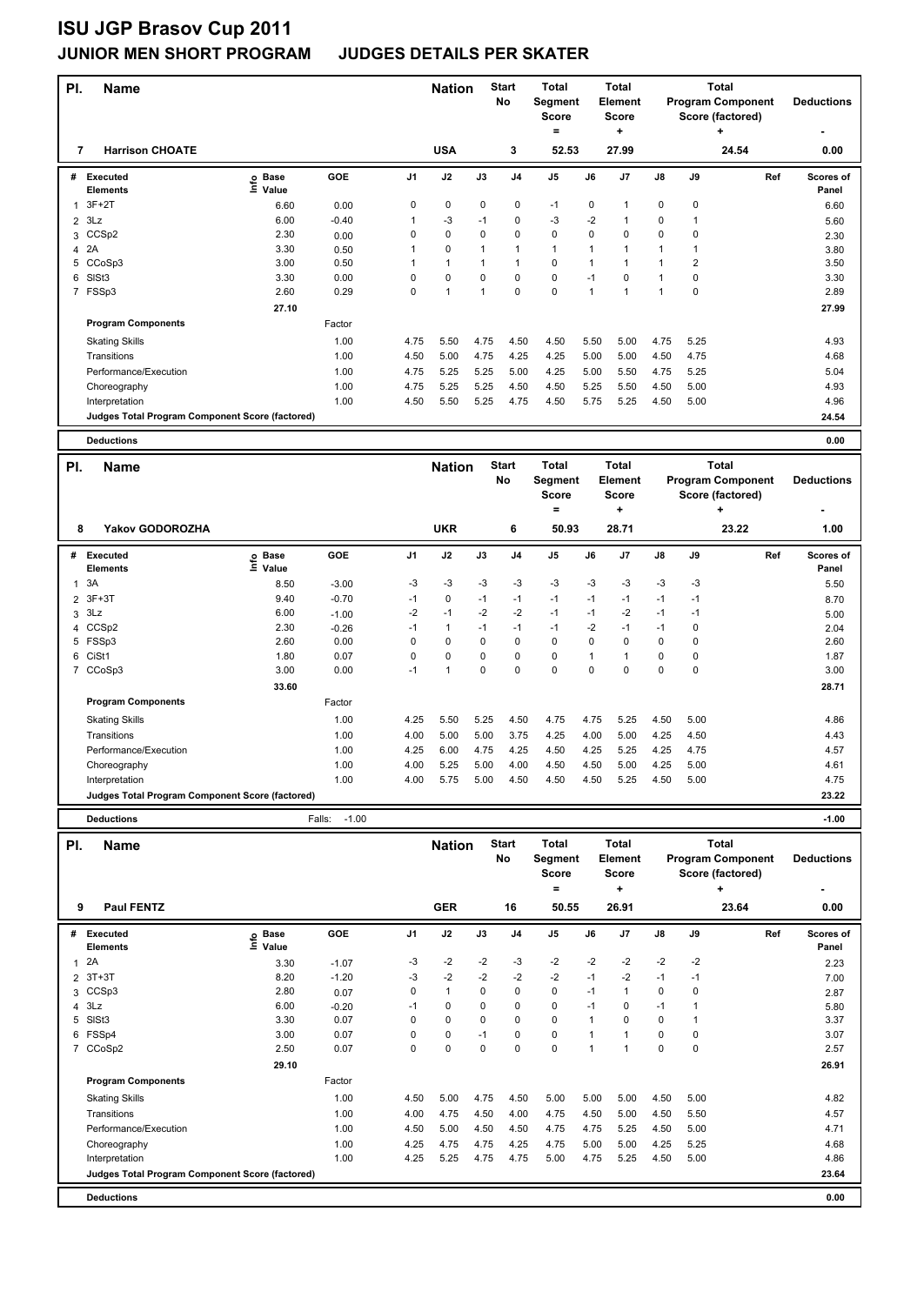# **ISU JGP Brasov Cup 2011**

## **JUNIOR MEN SHORT PROGRAM JUDGES DETAILS PER SKATER**

| PI.                 | <b>Name</b>                                     |                   |                   |                | <b>Nation</b> |                | <b>Start</b><br>No | Total<br>Segment<br><b>Score</b><br>$\qquad \qquad =$ |                | <b>Total</b><br><b>Element</b><br>Score<br>٠ |                |                | <b>Total</b><br><b>Program Component</b><br>Score (factored)<br>٠ | <b>Deductions</b>  |
|---------------------|-------------------------------------------------|-------------------|-------------------|----------------|---------------|----------------|--------------------|-------------------------------------------------------|----------------|----------------------------------------------|----------------|----------------|-------------------------------------------------------------------|--------------------|
| 10                  | <b>Tomi PULKKINEN</b>                           |                   |                   |                | SUI           |                | 11                 | 49.87                                                 |                | 26.83                                        |                |                | 24.04                                                             | 1.00               |
| #                   | Executed<br><b>Elements</b>                     | e Base<br>⊆ Value | GOE               | J <sub>1</sub> | J2            | J3             | J4                 | J5                                                    | J6             | J7                                           | J8             | J9             | Ref                                                               | Scores of<br>Panel |
| 1                   | 3A                                              | 8.50              | $-3.00$           | $-3$           | $-3$          | $-3$           | $-3$               | -3                                                    | -3             | -3                                           | -3             | $-3$           |                                                                   | 5.50               |
| $\overline{2}$      | $3S+3T$                                         | 8.30              | 0.10              | $\mathsf 0$    | $\mathbf{1}$  | 0              | 0                  | 0                                                     | $-1$           | $\mathbf 0$                                  | $\overline{1}$ | $\pmb{0}$      |                                                                   | 8.40               |
| 3                   | 2Lz                                             | 2.10              | 0.00              | $\mathsf 0$    | $-1$          | 0              | 0                  | $\mathbf{1}$                                          | $\mathbf 0$    | 0                                            | $\mathbf 0$    | 0              |                                                                   | 2.10               |
| 4                   | CCSp3                                           | 2.80              | 0.00              | 0              | $\mathbf{1}$  | 0              | $\Omega$           | $\Omega$                                              | $\pmb{0}$      | $\Omega$                                     | $\mathbf 0$    | $\pmb{0}$      |                                                                   | 2.80               |
|                     | 5 SISt2                                         | 2.60              | 0.43              | 0              | 1             | 1              | 0                  | 1                                                     | $\overline{1}$ | 1                                            | $\mathbf{1}$   | 1              |                                                                   | 3.03               |
| 6                   | FSSp1                                           | 2.00              | 0.00              | $\mathsf 0$    | 0             | $\mathbf 0$    | 0                  | $\mathbf 0$                                           | $\overline{1}$ | 0                                            | $\mathbf 0$    | $\pmb{0}$      |                                                                   | 2.00               |
|                     | 7 CCoSp3                                        | 3.00              | 0.00              | $-1$           | 0             | $\mathbf 0$    | $\mathbf 0$        | 0                                                     | $\mathbf 0$    | $\mathbf{1}$                                 | $\pmb{0}$      | $\pmb{0}$      |                                                                   | 3.00               |
|                     |                                                 | 29.30             |                   |                |               |                |                    |                                                       |                |                                              |                |                |                                                                   | 26.83              |
|                     | <b>Program Components</b>                       |                   | Factor            |                |               |                |                    |                                                       |                |                                              |                |                |                                                                   |                    |
|                     | <b>Skating Skills</b>                           |                   | 1.00              | 4.50           | 5.00          | 4.25           | 4.25               | 5.25                                                  | 5.00           | 5.25                                         | 5.00           | 5.00           |                                                                   | 4.86               |
|                     | Transitions                                     |                   | 1.00              | 4.25           | 4.75          | 4.00           | 4.00               | 4.75                                                  | 4.50           | 5.00                                         | 4.50           | 5.25           |                                                                   | 4.54               |
|                     | Performance/Execution                           |                   | 1.00              | 4.50           | 5.00          | 5.50           | 4.50               | 5.25                                                  | 4.50           | 5.25                                         | 4.75           | 5.00           |                                                                   | 4.89               |
|                     | Choreography                                    |                   | 1.00              | 4.50           | 5.00          | 4.50           | 4.25               | 5.00                                                  | 4.75           | 5.00                                         | 4.75           | 4.75           |                                                                   | 4.75               |
|                     | Interpretation                                  |                   | 1.00              | 4.50           | 5.50          | 5.25           | 4.50               | 5.25                                                  | 4.75           | 5.25                                         | 4.75           | 5.25           |                                                                   | 5.00               |
|                     | Judges Total Program Component Score (factored) |                   |                   |                |               |                |                    |                                                       |                |                                              |                |                |                                                                   | 24.04              |
|                     |                                                 |                   |                   |                |               |                |                    |                                                       |                |                                              |                |                |                                                                   |                    |
|                     | <b>Deductions</b>                               |                   | $-1.00$<br>Falls: |                |               |                |                    |                                                       |                |                                              |                |                |                                                                   | $-1.00$            |
| PI.                 | Name                                            |                   |                   |                | <b>Nation</b> |                | <b>Start</b>       | <b>Total</b>                                          |                | <b>Total</b>                                 |                |                | <b>Total</b>                                                      |                    |
|                     |                                                 |                   |                   |                |               |                |                    |                                                       |                |                                              |                |                |                                                                   |                    |
|                     |                                                 |                   |                   |                |               |                | No                 | Segment                                               |                | <b>Element</b>                               |                |                | <b>Program Component</b>                                          | <b>Deductions</b>  |
|                     |                                                 |                   |                   |                |               |                |                    | Score                                                 |                | <b>Score</b>                                 |                |                | Score (factored)                                                  |                    |
|                     |                                                 |                   |                   |                |               |                |                    | $\equiv$                                              |                | ÷                                            |                |                | $\ddot{}$                                                         |                    |
| 11                  | <b>Ondrej SPIEGL</b>                            |                   |                   |                | <b>SWE</b>    |                | 4                  | 49.60                                                 |                | 25.35                                        |                |                | 24.25                                                             | 0.00               |
| #                   |                                                 |                   |                   |                |               |                |                    |                                                       |                |                                              |                |                |                                                                   |                    |
|                     | <b>Executed</b><br>Elements                     | e Base<br>⊑ Value | GOE               | J <sub>1</sub> | J2            | J3             | J <sub>4</sub>     | J <sub>5</sub>                                        | J6             | J7                                           | J8             | J9             | Ref                                                               | Scores of<br>Panel |
| 1                   | $3T+3T$                                         |                   |                   | 0              | $\mathbf{1}$  | 1              | 1                  | $\mathbf{1}$                                          | $\mathbf 0$    | $\mathbf{1}$                                 | $\mathbf 0$    | $\mathbf{1}$   |                                                                   |                    |
|                     | 1Lz                                             | 8.20<br>0.60      | 0.50<br>$-0.30$   | -3             | $-3$          | -3             | $-3$               | $-3$                                                  | $-3$           | -3                                           | $-3$           | -3             |                                                                   | 8.70               |
| $\overline{2}$<br>3 | FSSp3                                           | 2.60              | 0.14              | $\mathsf 0$    | $\mathbf{1}$  | $\overline{1}$ | $\mathbf 0$        | 0                                                     | $\mathbf{1}$   |                                              | $\pmb{0}$      | $\pmb{0}$      |                                                                   | 0.30<br>2.74       |
|                     | 2A                                              | 3.30              |                   | 1              | $\mathbf{1}$  | $\overline{2}$ | 1                  | $\mathbf{1}$                                          | $\overline{2}$ | $\pmb{0}$<br>1                               | $\overline{1}$ | $\overline{2}$ |                                                                   |                    |
| 4<br>5              | CCoSp4                                          | 3.50              | 0.64<br>0.14      | 0              | 0             | $\mathbf{1}$   | 1                  | $\mathbf{1}$                                          | $\Omega$       | $\pmb{0}$                                    | $\mathbf 0$    | $\pmb{0}$      |                                                                   | 3.94<br>3.64       |
| 6                   | CCS <sub>p2</sub>                               | 2.30              | 0.14              | 0              | 1             | 1              | 1                  | 0                                                     | $-1$           | 0                                            | $\mathbf 0$    | $\mathbf 0$    |                                                                   | 2.44               |
|                     | 7 CiSt3                                         | 3.30              | 0.29              | $-1$           | $\mathbf{1}$  | $\mathbf 0$    | 1                  | $\mathbf{1}$                                          | $\mathbf{1}$   | $\mathbf{1}$                                 | $\pmb{0}$      | $\pmb{0}$      |                                                                   | 3.59               |
|                     |                                                 |                   |                   |                |               |                |                    |                                                       |                |                                              |                |                |                                                                   |                    |
|                     | <b>Program Components</b>                       | 23.80             | Factor            |                |               |                |                    |                                                       |                |                                              |                |                |                                                                   | 25.35              |
|                     |                                                 |                   |                   | 4.50           |               | 5.25           | 5.00               |                                                       | 5.00           | 5.00                                         |                |                |                                                                   |                    |
|                     | <b>Skating Skills</b><br>Transitions            |                   | 1.00              |                | 5.25          |                |                    | 5.25                                                  |                |                                              | 4.50           | 4.50           |                                                                   | 4.93<br>4.64       |
|                     |                                                 |                   | 1.00              | 4.25           | 5.00          | 5.00           | 4.75               | 5.00                                                  | 4.25           | 4.75                                         | 4.25           | 4.50           |                                                                   |                    |
|                     | Performance/Execution                           |                   | 1.00              | 4.50           | 5.00          | 5.25           | 5.25               | 5.50                                                  | 4.75           | 5.25                                         | 4.50           | 4.25           |                                                                   | 4.93               |
|                     | Choreography                                    |                   | 1.00              | 4.50           | 5.25          | 5.00           | 4.75               | 5.50                                                  | 4.75           | 5.00                                         | 4.50           | 4.50           |                                                                   | 4.82               |
|                     | Interpretation                                  |                   | 1.00              | 4.50           | 5.75          | 5.25           | 5.25               | 5.75                                                  | 4.50           | 4.75                                         | 4.25           | 4.50           |                                                                   | 4.93               |
|                     | Judges Total Program Component Score (factored) |                   |                   |                |               |                |                    |                                                       |                |                                              |                |                |                                                                   | 24.25              |
|                     | <b>Deductions</b>                               |                   |                   |                |               |                |                    |                                                       |                |                                              |                |                |                                                                   | 0.00               |

| гь.<br>12 | nane<br><b>Slavik HAYRAPETYAN</b>               |                            |        |                | Nauvu<br><b>ARM</b> |          | No<br>7        | Segment<br><b>Score</b><br>=<br>44.49 |      | Element<br><b>Score</b><br>٠<br>21.74 |               |      | <b>Program Component</b><br>Score (factored)<br>٠<br>22.75 | <b>Deductions</b><br>0.00 |
|-----------|-------------------------------------------------|----------------------------|--------|----------------|---------------------|----------|----------------|---------------------------------------|------|---------------------------------------|---------------|------|------------------------------------------------------------|---------------------------|
|           |                                                 |                            |        |                |                     |          |                |                                       |      |                                       |               |      |                                                            |                           |
| #         | Executed<br><b>Elements</b>                     | <b>Base</b><br>۴ů<br>Value | GOE    | J <sub>1</sub> | J2                  | J3       | J <sub>4</sub> | J <sub>5</sub>                        | J6   | J7                                    | $\mathsf{J}8$ | J9   | Ref                                                        | Scores of<br>Panel        |
|           | $1$ $2Lz$                                       | 2.10                       | 0.17   | 0              | $\mathbf{1}$        | 1        | $\mathbf{1}$   | $\mathbf{1}$                          | 0    |                                       | 0             | 0    |                                                            | 2.27                      |
|           | 2 3S+2T                                         | 5.50                       | 0.00   | 0              | 0                   | 0        | 0              | 0                                     | 0    | 0                                     | 0             | 0    |                                                            | 5.50                      |
|           | 3 CCSp2                                         | 2.30                       | 0.07   | 0              | $\mathbf{1}$        |          | 0              | 0                                     | 0    | 0                                     | $\pmb{0}$     | 0    |                                                            | 2.37                      |
|           | 4 2A                                            | 3.30                       | 0.36   | 0              | $\mathbf{1}$        |          | 0              | 0                                     |      |                                       |               |      |                                                            | 3.66                      |
|           | 5 CiSt1                                         | 1.80                       | 0.43   | 0              | $\overline{2}$      |          | 0              | $\mathbf{1}$                          |      |                                       | 1             |      |                                                            | 2.23                      |
|           | 6 CCoSp2                                        | 2.50                       | 0.07   | 0              | $\mathbf{1}$        | $\Omega$ | 0              | 0                                     | 0    |                                       | 0             | 0    |                                                            | 2.57                      |
|           | 7 FSSp4                                         | 3.00                       | 0.14   | 0              | $\mathbf 0$         | 1        | $\mathbf 0$    | 0                                     | 1    |                                       | $\mathbf 0$   | 0    |                                                            | 3.14                      |
|           |                                                 | 20.50                      |        |                |                     |          |                |                                       |      |                                       |               |      |                                                            | 21.74                     |
|           | <b>Program Components</b>                       |                            | Factor |                |                     |          |                |                                       |      |                                       |               |      |                                                            |                           |
|           | <b>Skating Skills</b>                           |                            | 1.00   | 4.50           | 4.75                | 4.75     | 4.25           | 4.75                                  | 4.75 | 4.25                                  | 4.75          | 4.00 |                                                            | 4.57                      |
|           | Transitions                                     |                            | 1.00   | 4.25           | 4.50                | 4.75     | 3.75           | 4.50                                  | 4.50 | 4.25                                  | 4.50          | 3.50 |                                                            | 4.32                      |
|           | Performance/Execution                           |                            | 1.00   | 4.50           | 4.50                | 5.25     | 4.25           | 4.75                                  | 4.50 | 4.50                                  | 4.75          | 4.00 |                                                            | 4.54                      |
|           | Choreography                                    |                            | 1.00   | 4.50           | 5.00                | 5.00     | 4.00           | 4.50                                  | 4.75 | 4.50                                  | 4.50          | 4.25 |                                                            | 4.57                      |
|           | Interpretation                                  |                            | 1.00   | 4.50           | 5.25                | 5.25     | 4.25           | 4.75                                  | 4.75 | 4.75                                  | 4.75          | 4.50 |                                                            | 4.75                      |
|           | Judges Total Program Component Score (factored) |                            |        |                |                     |          |                |                                       |      |                                       |               |      |                                                            | 22.75                     |
|           | <b>Deductions</b>                               |                            |        |                |                     |          |                |                                       |      |                                       |               |      |                                                            | 0.00                      |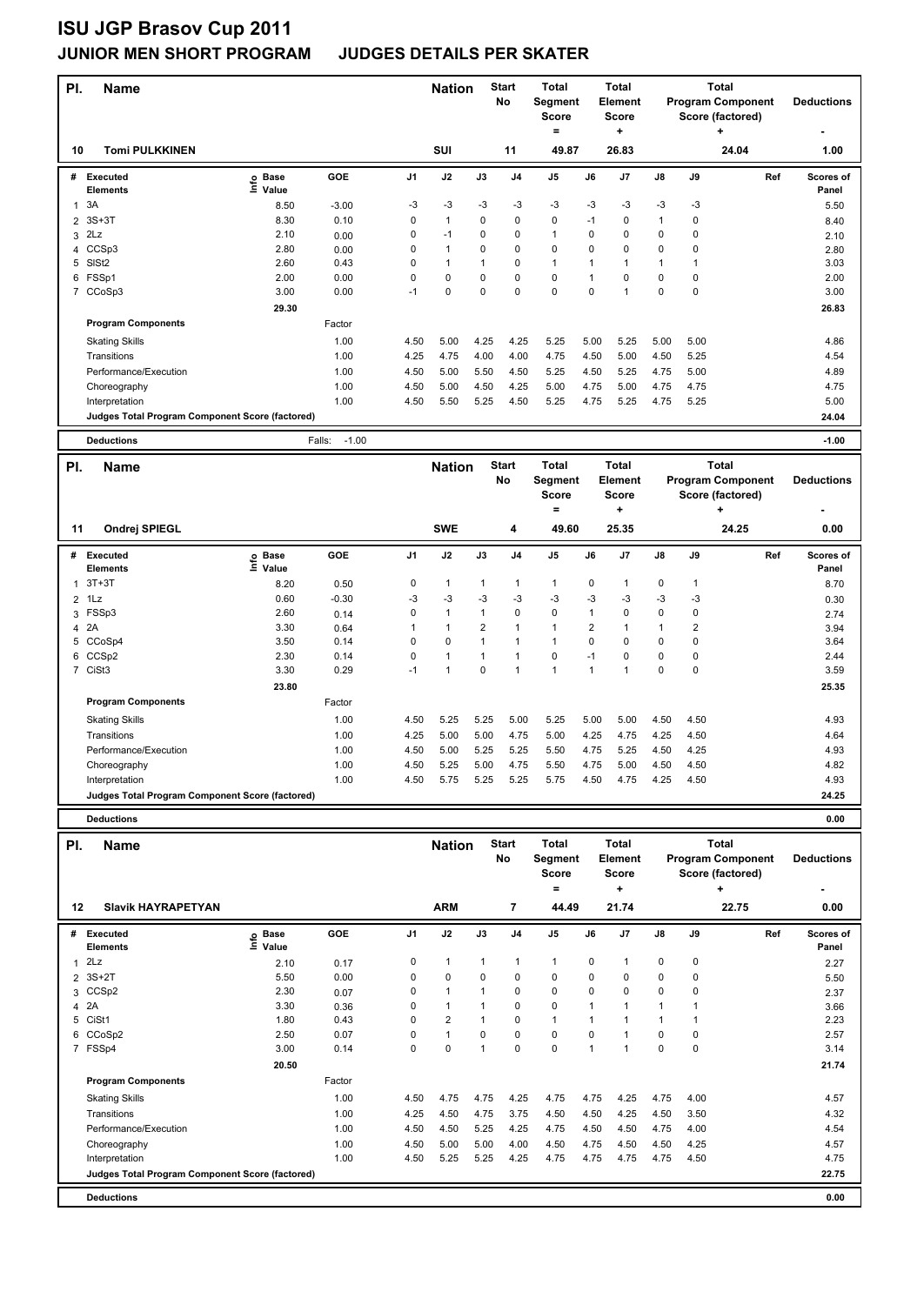## **ISU JGP Brasov Cup 2011**

### **JUNIOR MEN SHORT PROGRAM JUDGES DETAILS PER SKATER**

| PI.            | <b>Name</b>                                     |      |                   |                   |                | <b>Nation</b>            |              | <b>Start</b><br>No      | <b>Total</b><br>Segment |              | <b>Total</b><br><b>Element</b> |                |      | <b>Total</b><br><b>Program Component</b> | <b>Deductions</b> |
|----------------|-------------------------------------------------|------|-------------------|-------------------|----------------|--------------------------|--------------|-------------------------|-------------------------|--------------|--------------------------------|----------------|------|------------------------------------------|-------------------|
|                |                                                 |      |                   |                   |                |                          |              |                         | <b>Score</b><br>$=$     |              | <b>Score</b><br>÷              |                |      | Score (factored)<br>$\ddot{}$            |                   |
|                |                                                 |      |                   |                   |                |                          |              |                         |                         |              |                                |                |      |                                          |                   |
| 13             | <b>Thomas SOSNIAK</b>                           |      |                   |                   |                | <b>FRA</b>               |              | 14                      | 44.43                   |              | 22.18                          |                |      | 23.25                                    | 1.00              |
| #              | Executed                                        |      | <b>Base</b>       | GOE               | J1             | J2                       | J3           | J <sub>4</sub>          | J <sub>5</sub>          | J6           | J7                             | J8             | J9   | Ref                                      | Scores of         |
|                | Elements                                        |      | e Base<br>⊑ Value |                   |                |                          |              |                         |                         |              |                                |                |      |                                          | Panel             |
| $\mathbf{1}$   | 3F+COMBO                                        |      | 5.30              | $-2.10$           | -3             | $-3$                     | $-3$         | $-3$                    | -3                      | $-3$         | -3                             | -3             | $-3$ |                                          | 3.20              |
| $\overline{c}$ | 2A                                              |      | 3.30              | 0.00              | 0              | $\mathbf 0$              | $\mathbf{1}$ | $\mathbf 0$             | $\mathbf 0$             | $\mathbf 0$  | 0                              | 0              | 0    |                                          | 3.30              |
| 3              | CCSp3                                           |      | 2.80              | 0.21              | 0              | $\mathbf{1}$             | 1            | 0                       | $\pmb{0}$               | 1            | $\mathbf{1}$                   | 0              | 0    |                                          | 3.01              |
| 4              | 3Lz                                             |      | 6.00              | $-2.10$           | $-3$           | $-3$                     | $-3$         | $-3$                    | -3                      | $-3$         | -3                             | -3             | $-3$ |                                          | 3.90              |
| 5              | CCoSp4                                          |      | 3.50              | 0.07              | 0              | $\mathbf 0$              | 0            | $\mathbf 0$             | $\mathbf 0$             | $\mathbf{1}$ | $\mathbf{1}$                   | 0              | 0    |                                          | 3.57              |
| 6              | CiSt <sub>2</sub>                               |      | 2.60              | 0.00              | $-1$           | $\pmb{0}$                | 0            | $\mathbf 0$             | $\pmb{0}$               | 0            | $\mathbf{1}$                   | 0              | 0    |                                          | 2.60              |
|                | 7 FSSp3                                         |      | 2.60              | 0.00              | $\mathbf 0$    | $\mathbf 0$              | 0            | $-2$                    | $\mathbf 0$             | $\mathbf{1}$ | 0                              | $\pmb{0}$      | 0    |                                          | 2.60              |
|                |                                                 |      | 26.10             |                   |                |                          |              |                         |                         |              |                                |                |      |                                          | 22.18             |
|                | <b>Program Components</b>                       |      |                   | Factor            |                |                          |              |                         |                         |              |                                |                |      |                                          |                   |
|                | <b>Skating Skills</b>                           |      |                   | 1.00              | 4.25           | 4.75                     | 4.25         | 4.25                    | 5.00                    | 6.00         | 5.50                           | 4.25           | 4.75 |                                          | 4.68              |
|                | Transitions                                     |      |                   | 1.00              | 3.75           | 4.25                     | 4.25         | 4.25                    | 4.75                    | 5.25         | 5.25                           | 4.00           | 4.50 |                                          | 4.46              |
|                | Performance/Execution                           |      |                   | 1.00              | 4.25           | 4.25                     | 4.25         | 4.50                    | 5.00                    | 5.00         | 5.50                           | 4.25           | 5.00 |                                          | 4.61              |
|                | Choreography                                    |      |                   | 1.00              | 4.00           | 4.75                     | 4.50         | 4.25                    | 5.00                    | 5.50         | 5.25                           | 4.00           | 4.75 |                                          | 4.64              |
|                | Interpretation                                  |      |                   | 1.00              | 4.00           | 4.75                     | 4.75         | 4.50                    | 5.25                    | 5.50         | 5.50                           | 4.25           | 5.00 |                                          | 4.86              |
|                | Judges Total Program Component Score (factored) |      |                   |                   |                |                          |              |                         |                         |              |                                |                |      |                                          | 23.25             |
|                |                                                 |      |                   |                   |                |                          |              |                         |                         |              |                                |                |      |                                          |                   |
|                |                                                 |      |                   |                   |                |                          |              |                         |                         |              |                                |                |      |                                          |                   |
|                | <b>Deductions</b>                               |      |                   | $-1.00$<br>Falls: |                |                          |              |                         |                         |              |                                |                |      |                                          | $-1.00$           |
| PI.            | Name                                            |      |                   |                   |                | <b>Nation</b>            |              | <b>Start</b>            | <b>Total</b>            |              | <b>Total</b>                   |                |      | <b>Total</b>                             |                   |
|                |                                                 |      |                   |                   |                |                          |              | No                      | Segment                 |              | Element                        |                |      | <b>Program Component</b>                 | <b>Deductions</b> |
|                |                                                 |      |                   |                   |                |                          |              |                         | <b>Score</b>            |              | <b>Score</b>                   |                |      | Score (factored)                         |                   |
|                |                                                 |      |                   |                   |                |                          |              |                         | $\equiv$                |              | ۰                              |                |      | ÷                                        |                   |
| 14             | <b>Maverick EGUIA</b>                           |      |                   |                   |                | PHI                      |              | 19                      | 44.17                   |              | 23.31                          |                |      | 21.86                                    | 1.00              |
|                |                                                 |      |                   |                   |                |                          |              |                         |                         |              |                                |                |      |                                          |                   |
| #              | <b>Executed</b>                                 |      | <b>Base</b>       | <b>GOE</b>        | J <sub>1</sub> | J2                       | J3           | J <sub>4</sub>          | J <sub>5</sub>          | J6           | J <sub>7</sub>                 | J8             | J9   | Ref                                      | Scores of         |
|                | <b>Elements</b>                                 | ١nf٥ | Value             |                   |                |                          |              |                         |                         |              |                                |                |      |                                          | Panel             |
| 1              | $3F+2T$                                         |      | 6.60              | 0.70              | 1              | $\mathbf{1}$             | 1            | $\overline{\mathbf{c}}$ | $\mathbf{1}$            | 1            | $\mathbf{1}$                   | $\mathbf{1}$   | 1    |                                          | 7.30              |
|                | $2$ $3Lz$                                       | e    | 6.00              | $-2.10$           | $-3$           | $-3$                     | $-3$         | $-3$                    | $-3$                    | $-3$         | $-3$                           | -3             | $-3$ |                                          | 3.90              |
| 3              | FSSp                                            |      | 0.00              | 0.00              | í,             | $\overline{\phantom{a}}$ |              | ÷,                      | ÷,                      |              |                                | $\blacksquare$ |      |                                          | 0.00              |
| $\overline{4}$ | CiSt <sub>3</sub>                               |      | 3.30              | $-0.20$           | $-1$           | $-1$                     | $-1$         | $\mathbf 0$             | $\pmb{0}$               | $\mathsf 0$  | 0                              | 0              | 0    |                                          | 3.10              |
| 5              | CCSp3                                           |      | 2.80              | $-0.09$           | 0              | $-1$                     | $-2$         | $\mathbf 0$             | $\mathbf 0$             | $\mathbf 0$  | $\Omega$                       | 0              | $-1$ |                                          | 2.71              |
|                | 6 2A                                            |      | 3.30              | 0.00              | 0              | $\mathbf 0$              | 0            | $\mathbf 0$             | $\mathbf 0$             | $\mathbf 0$  | 0                              | 0              | 0    |                                          | 3.30              |
| $\overline{7}$ | CCoSp3                                          |      | 3.00              | 0.00              | 0              | $\mathbf 0$              | 0            | $\mathbf 0$             | $\mathbf 0$             | $\mathbf 0$  | $\mathbf{1}$                   | $\mathbf 0$    | 0    |                                          | 3.00              |
|                |                                                 |      | 25.00             |                   |                |                          |              |                         |                         |              |                                |                |      |                                          | 23.31             |
|                | <b>Program Components</b>                       |      |                   | Factor            |                |                          |              |                         |                         |              |                                |                |      |                                          |                   |
|                | <b>Skating Skills</b>                           |      |                   | 1.00              | 4.50           | 4.50                     | 3.50         | 4.75                    | 5.25                    | 4.75         | 4.50                           | 4.25           | 4.50 |                                          | 4.54              |
|                | Transitions                                     |      |                   | 1.00              | 4.00           | 4.00                     | 3.50         | 4.50                    | 4.75                    | 4.25         | 4.00                           | 4.00           | 4.25 |                                          | 4.14              |
|                | Performance/Execution                           |      |                   | 1.00              | 4.25           | 4.25                     | 3.50         | 4.75                    | 5.00                    | 4.75         | 4.25                           | 4.25           | 4.50 |                                          | 4.43              |
|                | Choreography                                    |      |                   | 1.00              | 4.25           | 4.50                     | 3.75         | 4.25                    | 5.00                    | 4.75         | 4.00                           | 4.25           | 4.50 |                                          | 4.36              |

**Judges Total Program Component Score (factored) 21.86**

 e Jump take off with wrong edge **Name Deductions - Nation Total Pl. Start Segment Score = Total Element Score + Total Program Component Score (factored) + No # Executed Elements Base Value GOE J1 J2 J3 J4 J5 J6 J7 J8 J9 Scores of Panel** 1 5.30 -2.10 -3 -3 -3 -3 -3 -3 -3 -3 -3 **Ref**  3F+COMBO 3.20 **Info 15 Jun SUZUKI JPN 15 43.88 21.81 23.07 1.00** 2 2Lz 2.10 -0.39 0 -3 -1 -2 -1 -2 -1 -1 -1 1.71 3 SlSt3 3.30 0.00 0 1 0 0 0 0 0 0 0 3.30 4 CCSp3 2.80 0.07 0 1 1 0 0 0 0 0 0 2.87 5 2A 3.30 0.21 0 1 1 0 0 1 1 0 0 3.51 6 FSSp4 3.00 0.36 1 1 1 0 0 1 1 1 0 3.36 7 CCoSp4 3.50 0.36 1 2 1 0 1 1 1 0 0 3.86  **23.30 21.81 Program Components**  Skating Skills 1.00 4.50 4.50 4.75 4.75 5.25 5.25 4.75 4.75 4.75 Factor 1.00 4.79 Transitions 1.00 4.00 4.00 4.50 4.50 5.00 4.75 4.25 4.25 4.50 4.39 Performance/Execution 1.00 4.50 4.50 4.75 5.00 5.25 5.00 4.25 4.50 4.25 4.64 Choreography 1.00 4.50 4.50 4.75 4.50 5.25 5.00 4.50 4.50 4.50 4.61 Interpretation 1.00 1.00 4.25 4.75 4.75 5.00 5.00 5.00 4.25 4.00 4.64 **Deductions** Falls: -1.00 **-1.00 Judges Total Program Component Score (factored) 23.07**

**Deductions** Falls: -1.00 **-1.00**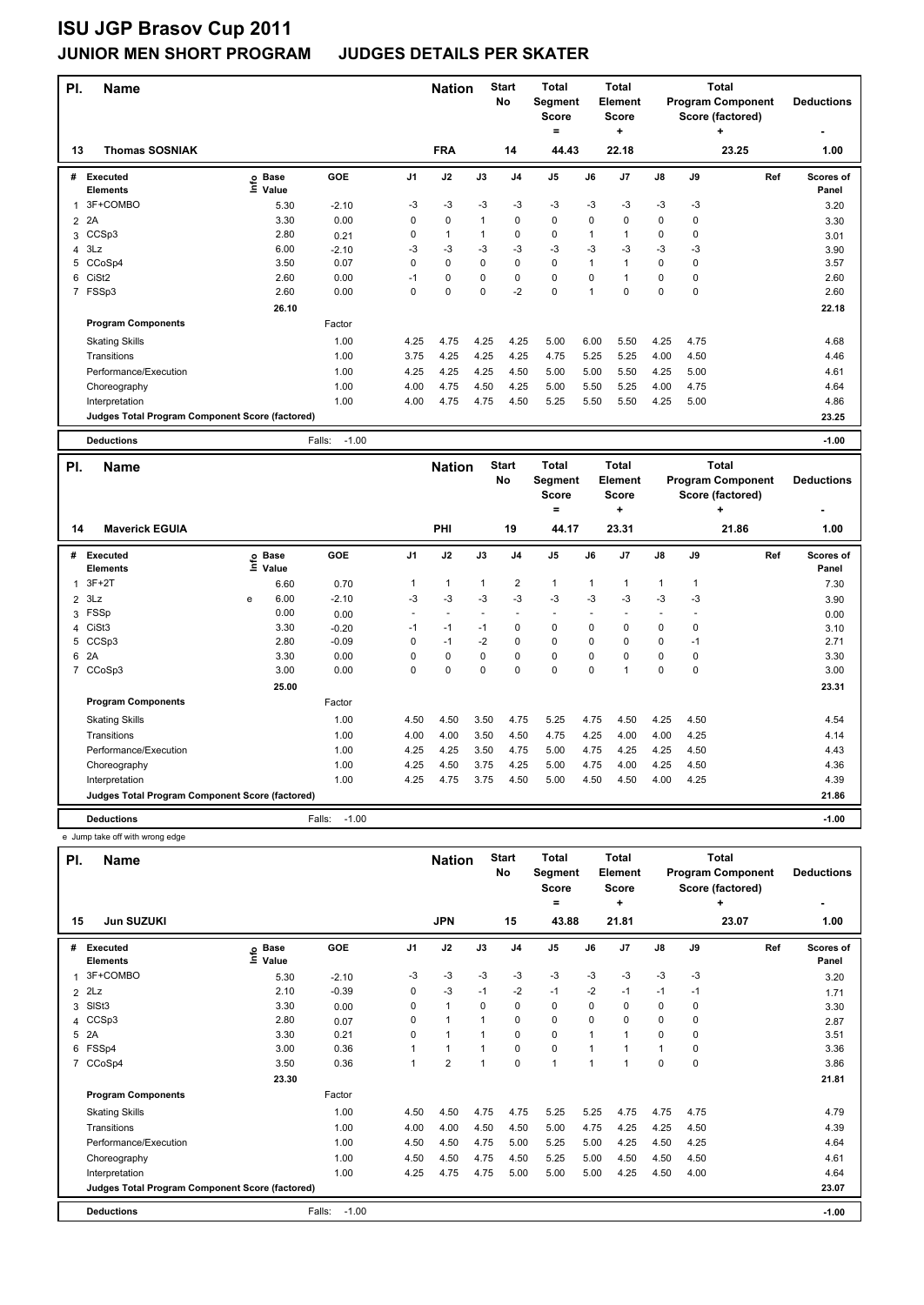| PI.            | <b>Name</b>                                     |         |                      |         |                | <b>Nation</b> |          | <b>Start</b><br>No | <b>Total</b><br>Segment<br><b>Score</b><br>۰ |          | <b>Total</b><br>Element<br><b>Score</b><br>÷ |               |      | <b>Total</b><br><b>Program Component</b><br>Score (factored)<br>÷ | <b>Deductions</b>  |
|----------------|-------------------------------------------------|---------|----------------------|---------|----------------|---------------|----------|--------------------|----------------------------------------------|----------|----------------------------------------------|---------------|------|-------------------------------------------------------------------|--------------------|
| 16             | <b>Dmitri KAGIROV</b>                           |         |                      |         |                | <b>BLR</b>    |          | 5                  | 43.29                                        |          | 22.00                                        |               |      | 21.29                                                             | 0.00               |
| #              | Executed<br><b>Elements</b>                     | ١ifo    | <b>Base</b><br>Value | GOE     | J <sub>1</sub> | J2            | J3       | J <sub>4</sub>     | J <sub>5</sub>                               | J6       | J7                                           | $\mathsf{J}8$ | J9   | Ref                                                               | Scores of<br>Panel |
| 1              | $3T+3T<$                                        | $\prec$ | 7.00                 | $-0.70$ | $-2$           | $-1$          | $-1$     | $-1$               | 0                                            | $-1$     | $-1$                                         | $-1$          | $-1$ |                                                                   | 6.30               |
| $\overline{2}$ | 2Lz                                             |         | 2.10                 | $-0.26$ | 0              | $-3$          | $-1$     | $-1$               | $\pmb{0}$                                    | 0        | $-1$                                         | $-2$          | $-1$ |                                                                   | 1.84               |
| 3              | 2A                                              |         | 3.30                 | $-0.50$ | $-1$           | $-1$          | $-1$     | $-1$               | $-1$                                         | $-1$     | $-1$                                         | $-1$          | $-1$ |                                                                   | 2.80               |
| 4              | FSSp3                                           |         | 2.60                 | $-0.04$ | $-1$           | 0             | 0        | 0                  | 0                                            | 0        | $\Omega$                                     | 0             | $-1$ |                                                                   | 2.56               |
| 5              | SISt <sub>2</sub>                               |         | 2.60                 | 0.00    | 0              | 0             | $\Omega$ | 0                  | $\mathbf{1}$                                 | $\Omega$ | $\Omega$                                     | 0             | 0    |                                                                   | 2.60               |
| 6              | CCoSp4                                          |         | 3.50                 | $-0.01$ | $-1$           | $-1$          | $-1$     | 0                  | $\mathbf{1}$                                 | 0        |                                              | 0             | 0    |                                                                   | 3.49               |
| $\overline{7}$ | CCSp3                                           |         | 2.80                 | $-0.39$ | $-1$           | $-1$          | $-2$     | $-2$               | $\mathbf 0$                                  | $-2$     | $-1$                                         | $-1$          | $-1$ |                                                                   | 2.41               |
|                |                                                 |         | 23.90                |         |                |               |          |                    |                                              |          |                                              |               |      |                                                                   | 22.00              |
|                | <b>Program Components</b>                       |         |                      | Factor  |                |               |          |                    |                                              |          |                                              |               |      |                                                                   |                    |
|                | <b>Skating Skills</b>                           |         |                      | 1.00    | 4.25           | 4.50          | 4.25     | 4.50               | 5.00                                         | 4.75     | 4.75                                         | 4.25          | 4.25 |                                                                   | 4.46               |
|                | Transitions                                     |         |                      | 1.00    | 4.00           | 4.00          | 4.00     | 3.75               | 4.50                                         | 4.00     | 4.50                                         | 4.00          | 3.75 |                                                                   | 4.04               |
|                | Performance/Execution                           |         |                      | 1.00    | 4.25           | 4.00          | 4.25     | 4.25               | 4.75                                         | 4.50     | 4.50                                         | 4.25          | 4.00 |                                                                   | 4.29               |
|                | Choreography                                    |         |                      | 1.00    | 4.00           | 4.25          | 4.25     | 4.00               | 4.75                                         | 4.50     | 4.25                                         | 4.25          | 4.00 |                                                                   | 4.21               |
|                | Interpretation                                  |         |                      | 1.00    | 4.00           | 4.25          | 4.50     | 4.25               | 4.75                                         | 4.25     | 4.25                                         | 4.25          | 4.25 |                                                                   | 4.29               |
|                | Judges Total Program Component Score (factored) |         |                      |         |                |               |          |                    |                                              |          |                                              |               |      |                                                                   | 21.29              |
|                | <b>Deductions</b>                               |         |                      |         |                |               |          |                    |                                              |          |                                              |               |      |                                                                   | 0.00               |

< Under-rotated jump

| PI. | <b>Name</b>                                     |                                |         |      | <b>Nation</b>            |          | <b>Start</b><br><b>No</b> | <b>Total</b><br>Segment<br><b>Score</b> |             | <b>Total</b><br>Element<br><b>Score</b> |               |      | <b>Total</b><br><b>Program Component</b><br>Score (factored) | <b>Deductions</b>  |
|-----|-------------------------------------------------|--------------------------------|---------|------|--------------------------|----------|---------------------------|-----------------------------------------|-------------|-----------------------------------------|---------------|------|--------------------------------------------------------------|--------------------|
|     |                                                 |                                |         |      |                          |          |                           | =                                       |             | ٠                                       |               |      | ÷                                                            |                    |
| 17  | <b>Engin Ali ARTAN</b>                          |                                |         |      | <b>TUR</b>               |          | 10                        | 38.86                                   |             | 19.67                                   |               |      | 19.19                                                        | 0.00               |
| #   | Executed<br><b>Elements</b>                     | <b>Base</b><br>۰<br>έ<br>Value | GOE     | J1   | J2                       | J3       | J <sub>4</sub>            | J <sub>5</sub>                          | J6          | J7                                      | $\mathsf{J}8$ | J9   | Ref                                                          | Scores of<br>Panel |
| 1   | 3Lz                                             | 6.00                           | $-0.60$ | 0    | $-2$                     | $-1$     | $-1$                      | $-2$                                    | $-1$        | 0                                       | $-1$          | 0    |                                                              | 5.40               |
|     | 2 3F+COMBO                                      | 5.30                           | $-2.10$ | -3   | $-3$                     | $-3$     | $-3$                      | $-3$                                    | $-3$        | $-3$                                    | $-3$          | $-3$ |                                                              | 3.20               |
| 3   | FSSp3                                           | 2.60                           | $-0.09$ | 0    | $\mathbf 0$              | $\Omega$ | $-1$                      | $\mathbf 0$                             | $-2$        | 1                                       | 0             | $-1$ |                                                              | 2.51               |
| 4   | CCSp                                            | 0.00                           | 0.00    |      | $\overline{\phantom{a}}$ |          | ٠.                        | $\overline{\phantom{a}}$                |             |                                         |               |      |                                                              | 0.00               |
| 5   | SISt1                                           | 1.80                           | $-0.04$ | $-1$ | 0                        | 0        | 0                         | 0                                       | $-1$        | 0                                       | 0             | 0    |                                                              | 1.76               |
| 6   | 2A                                              | 3.30                           | $-0.29$ | $-1$ | 0                        | $-1$     | $-1$                      | $-1$                                    | $\Omega$    | 0                                       | $-1$          | 0    |                                                              | 3.01               |
|     | 7 CCoSp4                                        | 3.50                           | 0.29    | 0    | $\mathbf{1}$             | $\Omega$ | $\mathbf{1}$              | 0                                       | $\mathbf 1$ | 1                                       | $\mathbf 0$   |      |                                                              | 3.79               |
|     |                                                 | 22.50                          |         |      |                          |          |                           |                                         |             |                                         |               |      |                                                              | 19.67              |
|     | <b>Program Components</b>                       |                                | Factor  |      |                          |          |                           |                                         |             |                                         |               |      |                                                              |                    |
|     | <b>Skating Skills</b>                           |                                | 1.00    | 3.25 | 4.50                     | 3.50     | 4.25                      | 4.50                                    | 4.00        | 4.25                                    | 4.00          | 4.25 |                                                              | 4.11               |
|     | Transitions                                     |                                | 1.00    | 2.75 | 3.75                     | 3.50     | 3.50                      | 4.00                                    | 3.25        | 3.75                                    | 3.50          | 4.00 |                                                              | 3.61               |
|     | Performance/Execution                           |                                | 1.00    | 3.00 | 3.75                     | 3.25     | 4.00                      | 4.25                                    | 3.50        | 4.00                                    | 3.75          | 4.00 |                                                              | 3.75               |
|     | Choreography                                    |                                | 1.00    | 3.00 | 4.00                     | 4.00     | 3.75                      | 4.50                                    | 3.75        | 3.75                                    | 3.50          | 4.25 |                                                              | 3.86               |
|     | Interpretation                                  |                                | 1.00    | 3.00 | 3.75                     | 4.00     | 3.75                      | 4.50                                    | 3.75        | 4.00                                    | 3.75          | 4.00 |                                                              | 3.86               |
|     | Judges Total Program Component Score (factored) |                                |         |      |                          |          |                           |                                         |             |                                         |               |      |                                                              | 19.19              |

**Deductions 0.00**

| PI.            | <b>Name</b>                                     |         |                      |         |                | <b>Nation</b> |             | <b>Start</b><br>No | Total<br>Segment<br><b>Score</b><br>= |                | <b>Total</b><br>Element<br>Score<br>÷ |               |      | Total<br><b>Program Component</b><br>Score (factored)<br>÷ | <b>Deductions</b>         |
|----------------|-------------------------------------------------|---------|----------------------|---------|----------------|---------------|-------------|--------------------|---------------------------------------|----------------|---------------------------------------|---------------|------|------------------------------------------------------------|---------------------------|
| 18             | <b>Vlad IONESCU</b>                             |         |                      |         |                | <b>ROU</b>    |             | 21                 | 34.11                                 |                | 18.72                                 |               |      | 18.39                                                      | 3.00                      |
| #              | <b>Executed</b><br><b>Elements</b>              | lnfo    | <b>Base</b><br>Value | GOE     | J <sub>1</sub> | J2            | J3          | J <sub>4</sub>     | J <sub>5</sub>                        | J6             | J <sub>7</sub>                        | $\mathsf{J}8$ | J9   | Ref                                                        | <b>Scores of</b><br>Panel |
| $\mathbf{1}$   | 3Lz                                             |         | 6.00                 | $-2.10$ | -3             | $-3$          | $-3$        | -3                 | $-3$                                  | $-3$           | -3                                    | $-3$          | -3   |                                                            | 3.90                      |
| 2              | 3Lo<+COMBO                                      | $\prec$ | 3.60                 | $-2.10$ | $-3$           | $-3$          | $-3$        | $-3$               | $-3$                                  | $-3$           | $-3$                                  | $-3$          | -3   |                                                            | 1.50                      |
| 3              | CCSp1                                           |         | 2.00                 | $-0.30$ | $-2$           | $\mathbf 0$   | $-1$        | $-1$               | $-1$                                  | $-1$           | $-1$                                  | $-1$          | $-1$ |                                                            | 1.70                      |
| 4              | 2A                                              |         | 3.30                 | $-0.64$ | $-1$           | $-1$          | $-2$        | $-2$               | $-1$                                  | $-1$           | $-1$                                  | $-2$          | $-1$ |                                                            | 2.66                      |
| 5              | FSSp3                                           |         | 2.60                 | 0.07    | $\Omega$       | $\Omega$      | $\Omega$    | $\mathbf 0$        | $\mathbf{1}$                          | $\overline{1}$ | 0                                     | $\mathbf 0$   | 0    |                                                            | 2.67                      |
| 6              | SIS <sub>t3</sub>                               |         | 3.30                 | 0.00    | $-1$           | $\mathbf 0$   | $\mathbf 0$ | $\mathbf 0$        | $\mathbf 0$                           | 0              | 0                                     | $\mathbf 0$   | 0    |                                                            | 3.30                      |
| $\overline{7}$ | CCoSp3                                          |         | 3.00                 | $-0.01$ | 0              | $\mathbf 0$   | 0           | $-1$               | $\mathbf 0$                           | $\overline{1}$ | 1                                     | $-1$          | $-1$ |                                                            | 2.99                      |
|                |                                                 |         | 23.80                |         |                |               |             |                    |                                       |                |                                       |               |      |                                                            | 18.72                     |
|                | <b>Program Components</b>                       |         |                      | Factor  |                |               |             |                    |                                       |                |                                       |               |      |                                                            |                           |
|                | <b>Skating Skills</b>                           |         |                      | 1.00    | 3.25           | 4.25          | 3.75        | 3.75               | 4.25                                  | 3.75           | 3.75                                  | 3.50          | 4.00 |                                                            | 3.82                      |
|                | Transitions                                     |         |                      | 1.00    | 3.00           | 4.00          | 3.75        | 3.25               | 4.00                                  | 3.50           | 3.50                                  | 3.25          | 3.75 |                                                            | 3.57                      |
|                | Performance/Execution                           |         |                      | 1.00    | 3.25           | 3.75          | 3.75        | 3.50               | 4.25                                  | 3.25           | 3.50                                  | 3.25          | 3.50 |                                                            | 3.50                      |
|                | Choreography                                    |         |                      | 1.00    | 3.00           | 4.00          | 4.00        | 3.50               | 4.00                                  | 4.00           | 3.75                                  | 3.50          | 3.75 |                                                            | 3.79                      |
|                | Interpretation                                  |         |                      | 1.00    | 3.00           | 4.00          | 3.75        | 3.50               | 4.25                                  | 3.75           | 4.00                                  | 3.50          | 3.50 |                                                            | 3.71                      |
|                | Judges Total Program Component Score (factored) |         |                      |         |                |               |             |                    |                                       |                |                                       |               |      |                                                            | 18.39                     |
|                | <b>Deductions</b>                               |         | Time violation:      | $-1.00$ |                |               |             |                    | Falls:<br>$-2.00$                     |                |                                       |               |      |                                                            | $-3.00$                   |

< Under-rotated jump